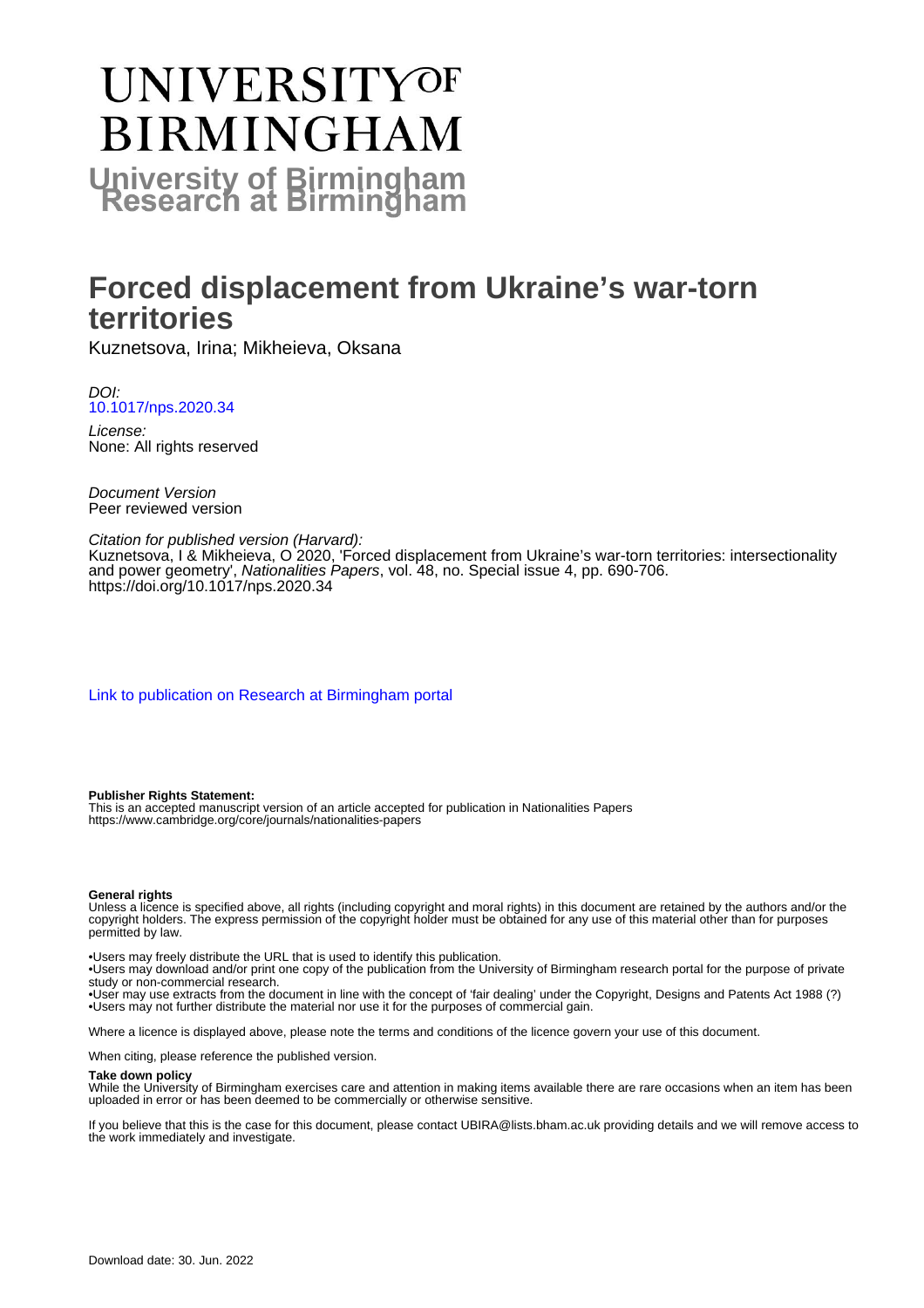# **Forced displacement from Ukraine's war-torn territories: intersectionality and 'power geometry'**

| Journal:           | <b>Nationalities Papers</b>                                               |  |
|--------------------|---------------------------------------------------------------------------|--|
| Manuscript ID      | CNAP-2019-0010.R2                                                         |  |
| Manuscript Type:   | Special Issue Article                                                     |  |
| Keywords:          | internally displaced persons, Ukraine, Donbas, intersectionality, elderly |  |
| Discipline:        |                                                                           |  |
|                    |                                                                           |  |
|                    |                                                                           |  |
| <b>SCHOLARONE™</b> |                                                                           |  |
| Manuscripts        |                                                                           |  |
|                    |                                                                           |  |
|                    |                                                                           |  |
|                    |                                                                           |  |
|                    |                                                                           |  |
|                    |                                                                           |  |
|                    |                                                                           |  |
|                    |                                                                           |  |
|                    |                                                                           |  |
|                    |                                                                           |  |
|                    |                                                                           |  |
|                    |                                                                           |  |
|                    |                                                                           |  |

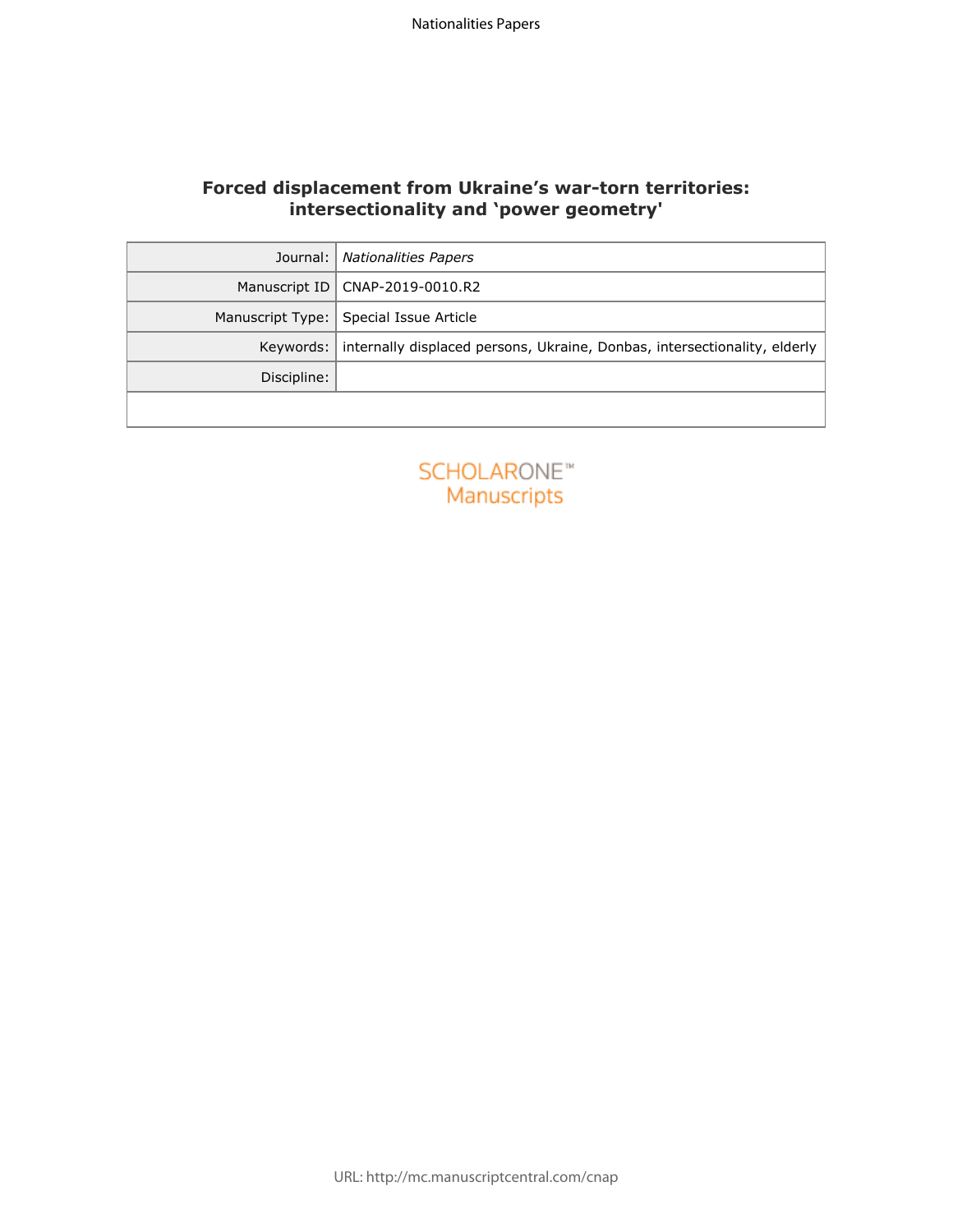# **Forced Displacement from Ukraine's War-torn Territories: Intersectionality and 'Power Geometry'**

# **Abstract**

experience in 2014. Employing Massey's 'power geogradion of Crimea in 2014. Employing Massey's 'power geose and intersectional approach, this paper theorizes how internalitically within a protracted conflict. It highlights The number of internally forcibly displaced persons is growing every year across the globe and exceeds the number of refugees. To date, Ukraine has the highest number of internally displaced persons (IDPs) in Europe with about 1.4 million people forced to flee from the conflict in eastern Ukraine and the annexation of Crimea in 2014. Employing Massey's 'power geometry' concept, modalities of borders and intersectional approach, this paper theorizes how internally displaced people are situated politically within a protracted conflict. It highlights the opportunities of this approach in analyzing how the reaction to the war brings authorities to see displaced people as a static category and reproduce war-lexicon in policies which fractures the space of everyday life. Drawing upon qualitative research in Ukraine, among IDPs, civil society, international organizations and public officials, the paper argues that intersections of displacement with gender and older age, and the lack of state recognition of these differing groups of IDPs, together with the lack of the economic resources for social policy, produces multiple forms of social exclusion.

**Keywords**: internally displaced persons; Ukraine; Donbas; intersectionality; elderly **Word count**: 10,706

# **Forced displacement from war-torn territories in Ukraine**

While geopolitically the current crisis in Ukraine is near the top of the international policy agenda the lived experience of those displaced by the conflict receives much less attention. The armed conflict in eastern Ukraine was followed by significant declines in living conditions and the displacement of more than three million people, approximately 1.4 million internally and more than 1.3 million to other countries, including over a million to Russia (UNHCR 2016; UNHCR 2019). While the conflict's nature and socio-political origins are well presented in academic discourse (cf. Kuzio 2015;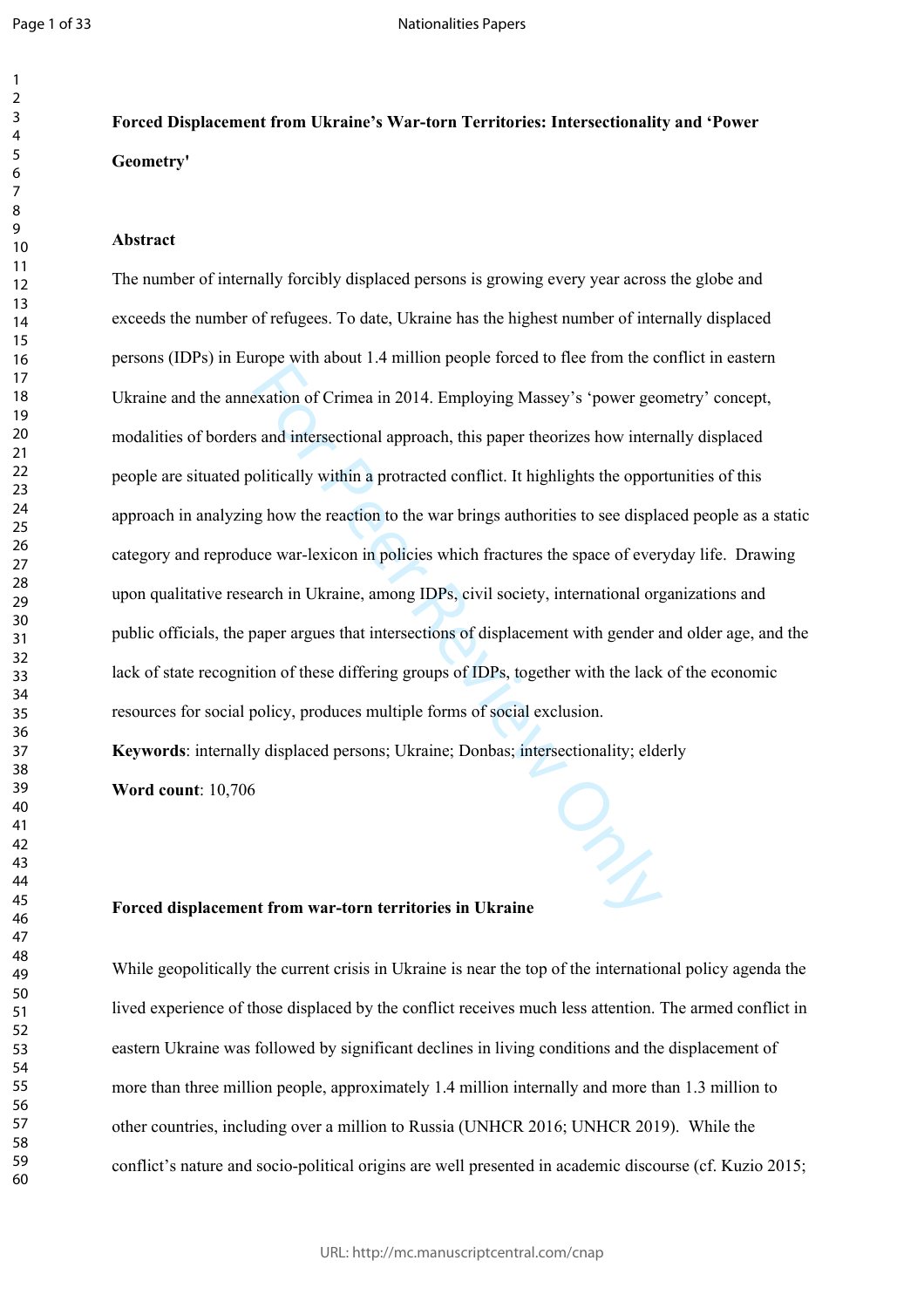$\mathbf{1}$  $\overline{2}$ 

Sakwa 2014; Wilson 2014; Yekelchyk 2015; Malyarenko and Wolff 2018 among others) there is a noticeable absence of discussion on policies towards internally displaced people (IDPs), and how this ensures they are seen as potential supporters of the separatists, and the impact that the conflict has on their everyday lives. Furthermore, in state thinking IDPs are constructed as a homogenous group rather than a diverse range of people, who face differing issues and who have a wide range of needs. Employing an intersectionality approach this paper reveals the discourse that the state uses, inadvertently or not, to exacerbate the marginalization of many IDPs, especially the elderly who make up a disproportionately large share of this group in the Ukrainian controlled territories of Donetsk and Luhansk oblasts (UNHCR 2019).

For Peer Revises and Tangland Service of Many 1225, separating<br>Ely large share of this group in the Ukrainian controlled terri<br>HCR 2019).<br>For of internally forcibly displaced people is growing every y-<br>ber of refugees, int Given that the number of internally forcibly displaced people is growing every year across the globe and exceeds the number of refugees, internal displacement has received a special status in the international agenda in the last 20 years with the adoption of the UN Guiding Principles on Internal Displacement in 1998 (OCHA 2004). Principle 1 states, "Internally displaced persons shall enjoy, in full equality, the same rights and freedoms under international and domestic law as do other persons in their country". For Ukraine, the mass forced population displacement due to the conflict, alongside the concurrent economic decline and political crisis, was a tremendous shock. This partly explained the delay of urgent actions needed to address the humanitarian needs of IDPs. At the same time, IDPs became increasingly dependent on the authorities' discourse and relations between the national government and the non-government controlled territories. For example, they have to pass through exhausting long queues at checkpoints to move from non-governmental controlled areas (NGCA) to government controlled areas (GCA) (United Nations Ukraine 2019); their mental health is compromised as a result of war and displacement (see Makhashvili et al. 2017); they have to register as IDPs to receive their pension and be employed, which limits them in their access to many rights (Bulakh 2017; Kuznetsova et al. 2018 among others). For example, in 2017 over half a million people's pensions were suspended, also IDPs in Ukraine cannot vote in local elections (Woroniecka-Krzyzanowska and Palaguta 2017, Durnyeva, Jepsen and Roberts 2018). From this perspective, the situation of IDPs in Ukraine echoes the way forced internal displacement might be understood in Sri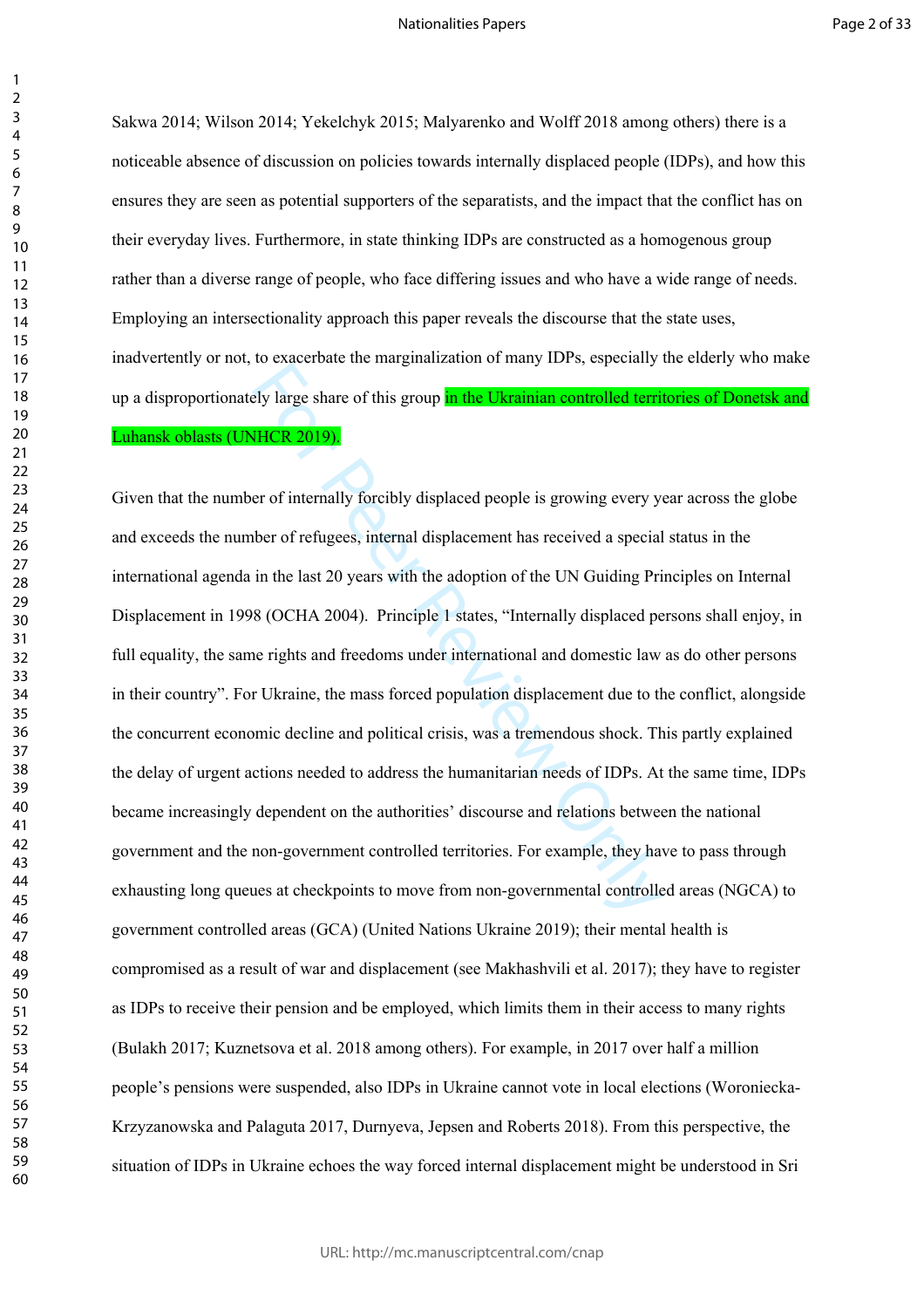$\mathbf{1}$  $\overline{2}$ 

### Nationalities Papers

Early and state, with various groups enjoying different degretive and state, with various groups enjoying different degreturalised, uneven citizenship (Krasniqi and Stjepanović 2015) anne marginalized and support their own Lanka, Colombia and Indonesia and other countries which highlight the issues of IDPs' access to citizenship rights and marginalization. For example, the Indonesian policy of 'labelling' displaced people as IDPs and relations with civil servants exacerbated tensions with host communities (Duncan 2005), Tamil women in Sri Lanka found themselves in a controversial discourse of "fighters, victims or survivors" (Schrijvers 1999), and the IDP status in Sri Lanka also separates displaced people from other citizens, which in many cases restricts their rights (Brun 2003). The status of IDPs in the former Yugoslav space is described via the prism of 'uneven citizenship', the result of which may be an internally divided society and state, with various groups enjoying different degrees of rights and privileges within a pluralised, uneven citizenship (Krasniqi and Stjepanović 2015). Very often elderly and female IDPs became marginalized and support their own survival tactics as, for instance, Rekhviashvili's (2012) research on Georgia shows. In Colombia, the people affected by the protracted displacement were 'banalised' by the government which were unable to provide the protection of IDPs and recognize their rights; this situation has been contested by the civil society and the Constitutional Court (Oslender 2016).

Pensioners, in comparison with the Ukraine's general population, constitute a disproportionally large share of IDPs. 1 While international think tanks, international development organizations and charities note that often the situation among the elderly, women and children IDPs is the most critical (see Ferris at al. 2015; UNHCR 2016; HelpAge International 2018 among others) academic discourse rarely addresses the issues they face. This is especially true in relation to the situation in Ukraine. A search of the literature in Scopus on published academic works on Ukraine between 2014 to 2018, using the key words 'security', 'nationalism', 'gender', 'elderly' and 'disability' (within Social Sciences, Arts and Humanities), revealed that much of the literature concerns security (449 results) and nationalism (105 results) rather than gender (73), disability (8) and elderly (2). 2 One can suggest that the prevalence of security and ethnonationalist approaches in academic research on contemporary

<sup>&</sup>lt;sup>1</sup> See Online Maps and Dashboards: Map of Ukraine with Internally Displaced Persons registered by Oblast – August 2019

https://www.unhcr.org/ua/wp-content/uploads/sites/38/2019/08/2019-08-14 Map IDP\_ENG.pdf

<sup>&</sup>lt;sup>2</sup> The search was conducted on 3<sup>rd</sup> of December 2018.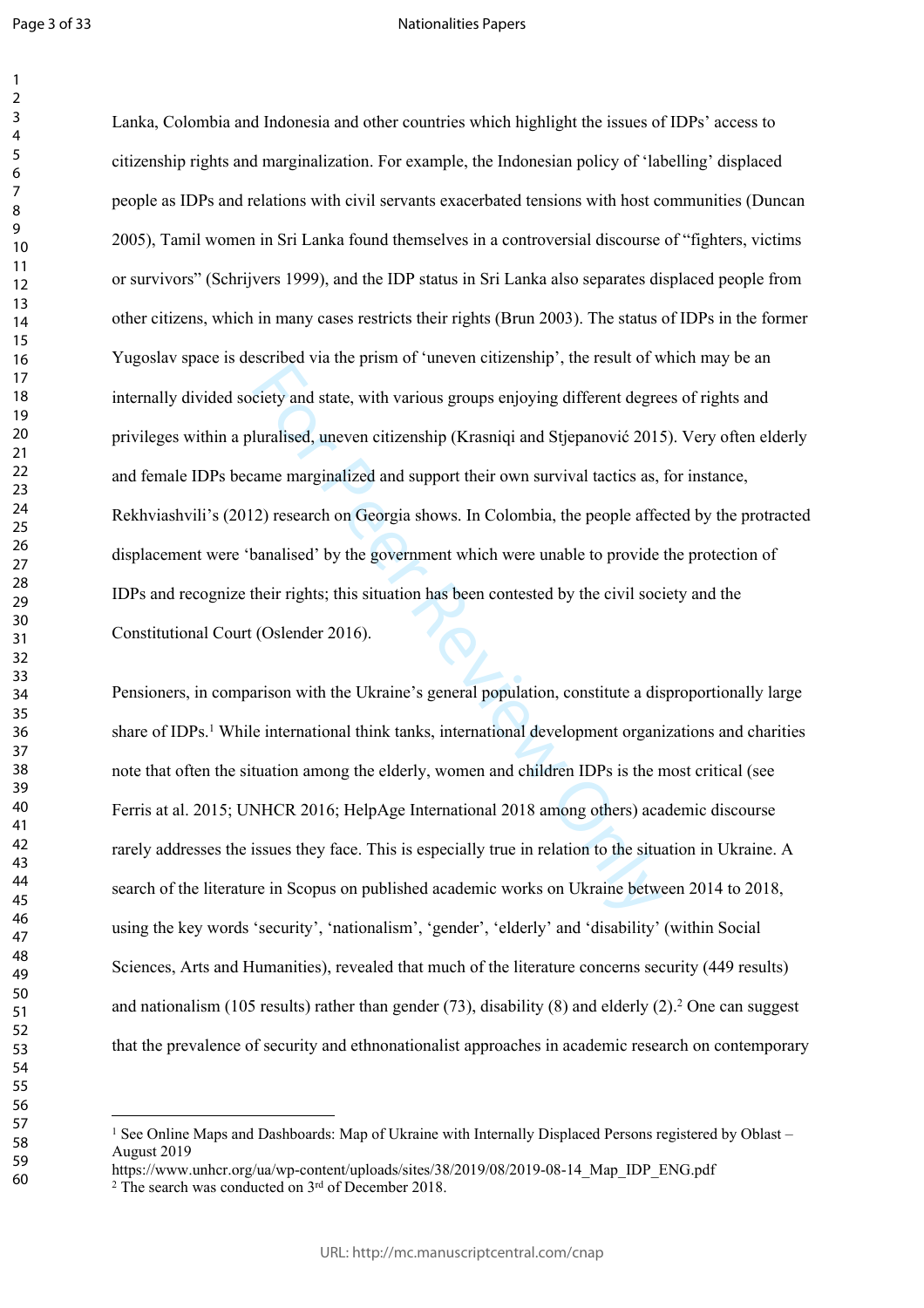## Nationalities Papers

 $\mathbf{1}$ 

in Ukraine is compromised because of the long-term structus<br>in Ukraine is compromised because of the long-term structu<br>system, such as the need to often make informal payments<br>DPs face in registering to receive a health ca Ukraine could explain why there still has been little discussion about the age, gender and disability aspects of displacement and policies towards IDPs in Ukraine. At the same time, as some research demonstrated, the displacement and war has a significant intersectional impact. A survey of female IDPs and non-IDPs across Ukraine in 2016 demonstrated the high vulnerability of displaced women in terms of employment and income opportunities, for example the average salary for displaced women was half that of non-IDP women, and unemployment rates were twice higher (45.1% for IDP women) (Gerasimenko 2016). In addition, Nidzvetska et al. (2017) identified that the maternal and child health of IDPs in Ukraine is compromised because of the long-term structural issues of the country's health care system, such as the need to often make informal payments to receive treatment, and the difficulties IDPs face in registering to receive a health care. This is compounded by the low incomes levels, meaning that many endure a poor diet and lack any form of 'safety net'. Furthermore, Makhashvili et al. (2017), based on a national survey of IDPs, note the high level of post-traumatic stress disorder and anxiety among forced displaced people and highlighted that among women and the elderly there are significant increases in levels of mental health issues. Women have to use different tactics living in occupied territories, and they simply "do not fit in the ideological framework or a division on 'us' and 'others', and been forced to completely revise the configuration of Ukrainian society both in the territorial sense and in the socio-cultural context" (Mikheieva 2015, 9). Therefore, understanding the social consequences of war is vitally important beyond the ethnonational framework. This echoes with the growing body of literature that moves theory and methods away from the ethnonationalist approaches (see Meisser and Vertovec 2015; Grzymala-Kazlowska and Phillimore 2018 among others).

Drawing on intersectionality (Crenshaw 1991; Anthias and Yuval-Davis 1983 among others), power geometry (Massey 2009) and modalities of borders (Paasi 2013), this paper argues that political rhetoric towards IDPs in a context of protracted conflict contributes to the construction of space which is divided between the IDPs, people who reside in non-government controlled territories and the general population. It bases the argument on the analysis of both political rhetoric towards IDPs and the experiences of elderly displaced people.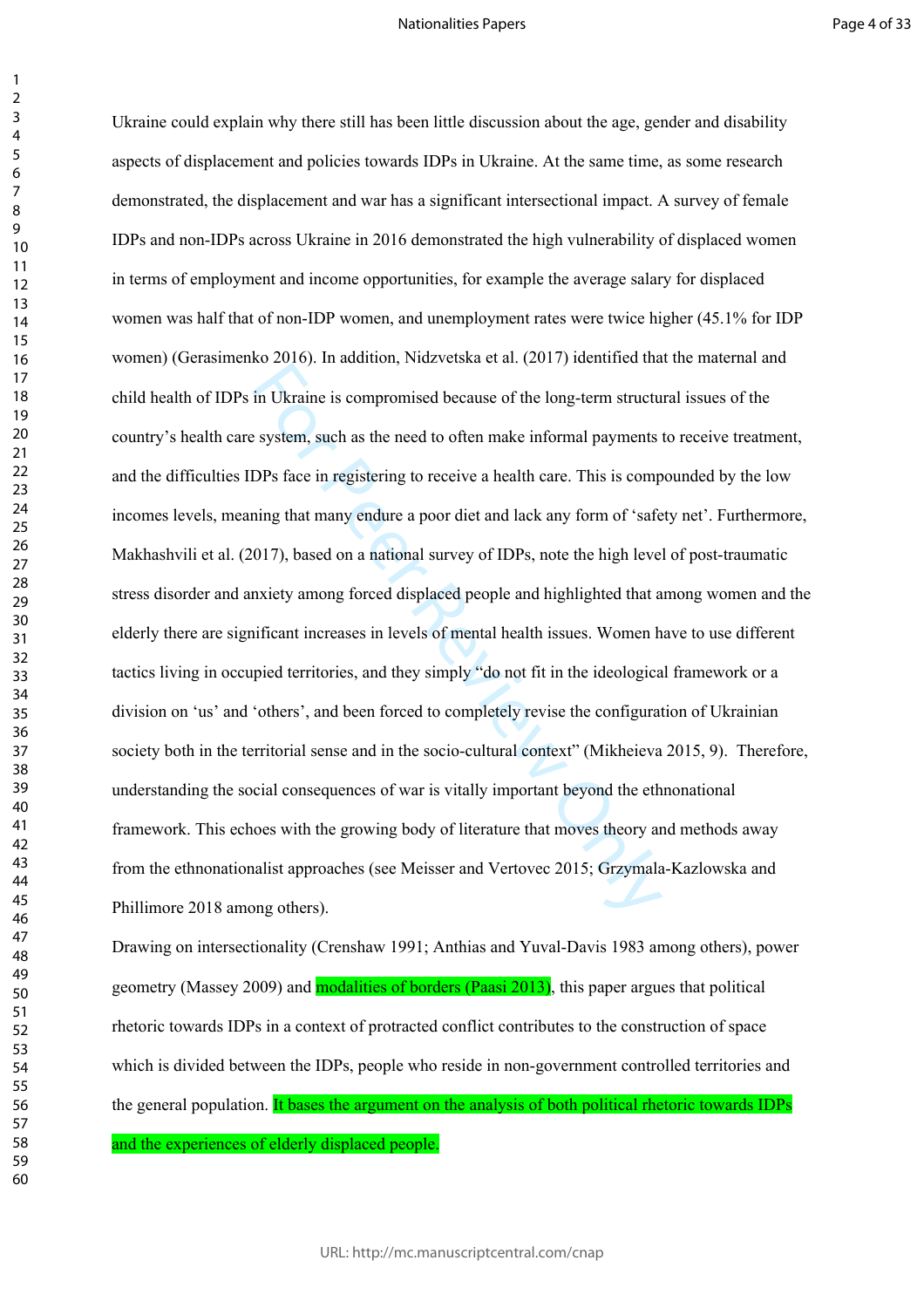#### Nationalities Papers

To date, in the academic literature there has been little attempt to examine the intersectional experiences of IDPs within the power geometry. This paper aims to advance understanding of the impact of armed conflict and forced displacement on the intersectional experiences of IDPs, and their coping tactics and agencies. It demonstrates that in the Ukraine the state constructs IDPs in the same way despite the multiple experiences of IDPs and their needs depending on their gender, age, health and other characteristics; moreover, it is 'othering' them, increasing the risk of marginalization and social inclusion which is aggravated by the social-economic context.

# **Intersectionality, forced displacement and power geometry**

**Example 20 and Solution Controllington**<br> **Example 20 and Solution Controlling Science Sigmanling within anti-racist feminism (Anthias and Yuval-Davas been used in Social Sciences to address the relationship b<br>
gender, rac** Intersectionality, originating within anti-racist feminism (Anthias and Yuval-Davis 1983; Crenshaw 1991; Nash 2008), has been used in Social Sciences to address the relationship between different social categories as gender, race, age, sexuality, ability and others. As McCall (2005, 1780) stressed, "Interest in intersectionality arose out of a critique of gender-based and race-based research for failing to account for lived experience at neglected points of intersection—ones that tended to reflect multiple subordinate locations as opposed to dominant or mixed locations". Despite the fact that most of the research within intersectionality concerns gender and race, a considerable amount of literature has been published on exploring the geographies of age (Hopkins and Pain 2007; Pain and Hopkins, 2010) and disability (Lister 2007; Erevelles and Minear 2012). The intersectional approach has also increasingly been employed to help understanding of ethnic diversity and inequality as determinants of health and services access (see, for example, Green et al. 2014; Hankivsky and Christoffersen 2008 etc), and as a tool for exploring mental health among migrants (Tang and Pilgrim 2017). Bastia (2014), providing an overview of intersectionality's role in migration studies, highlighted that it has "greatly contributed to visibilizing the interconnected and constitutive nature of multiple forms of oppression … in migration processes" (238).

Some authors criticized the intersectionality approach for its predominate focus on North America and Europe, which cannot provide a universal approach of tackling gender and class in broader contexts, especially in relation to the Global South (see, for example Lutz et al. 2011; Bastia 2014). While, conceptually, it is difficult to regard Ukraine as neither the Global North nor the South (see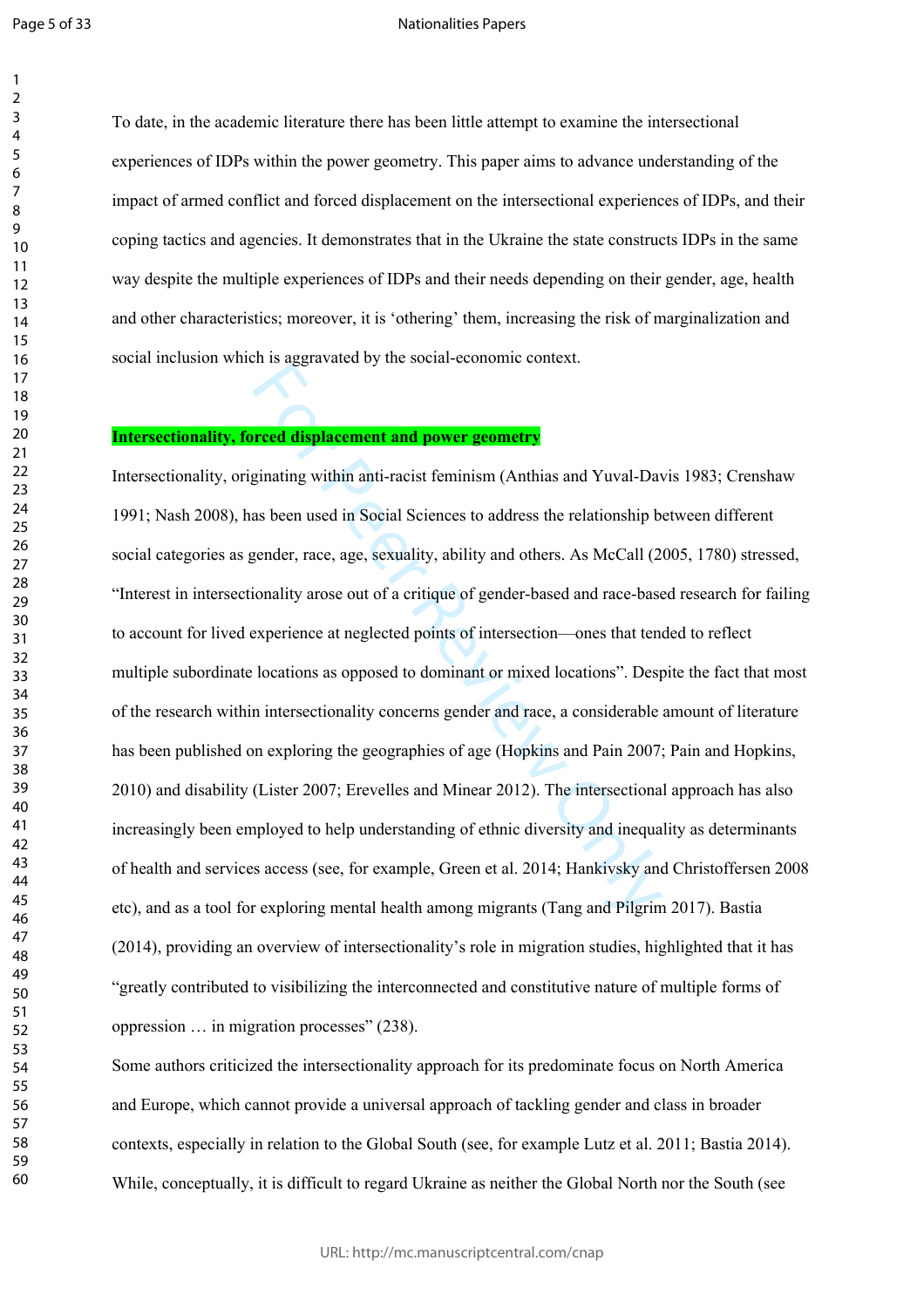Müller 2018) we argue that the intersectional approach is a very valuable lens to critically explore how the inequalities caused by the forced displacement and how state policies towards this group exacerbate the situation.

read of Ficials and analysis of interview sand talks of public of<br>acter of state policy towards the mass population displaceme<br>acter of state policy towards the mass population displaceme<br>importance of focusing on spatial The multiple oppressions within the intersectional approach, according to Collins (1990, 276), are interlocked via a "matrix of domination" which comprises structural, disciplinary, hegemonic and interpersonal power relations. In our research, we focus mainly on structural and disciplinary aspects of the power relations which we capture via interviews with IDPs, non-governmental organizations (NGOs) and local level officials and analysis of interviews and talks of public officials. The emergency character of state policy towards the mass population displacement from war-torn territories implies the importance of focusing on spatial and temporal aspects of both lived experiences and policies. Following Anthias (2013), we admit that the combination of a translocational lens and intersectionality "enables the understanding of contradictory social locations and therefore the intersection between privilege and disadvantage" which also provides significance to the broader social context and temporality. For the analysis of how political discourses regarding IDPs impact on their lived experiences we engage with Massey's (2009, 19) notion of "power geometry", which enables us to "capture both the fact that space is imbued with power and the fact that power in its turn has a spatiality". This geometry has a relational (space) component "exercised in interaction with other places" (19), and a component of time and temporality as space is always "under construction".

In Ukraine, where some parts of Donetsk and Lughansk oblasts and Crimea became NGCA in 2014, the terms of temporality and construction of space have a direct meaning as several checkpoints control the mobility of people and goods between NGCA 3 and GCA of Ukraine. The status of the IDPs is dependant on the former residency of people who resided in NGCA but also on complex bureaucratic procedures which should confirm that status. Thus, we consider IDPs as a group in the same way as Massey, seeing space as where power relations take place, related to those "who are also

 $\mathbf{1}$  $\overline{2}$ 

The list of non-government controlled areas is available at: https://zakon.rada.gov.ua/laws/show/79-2018- %D1%80/paran2#n2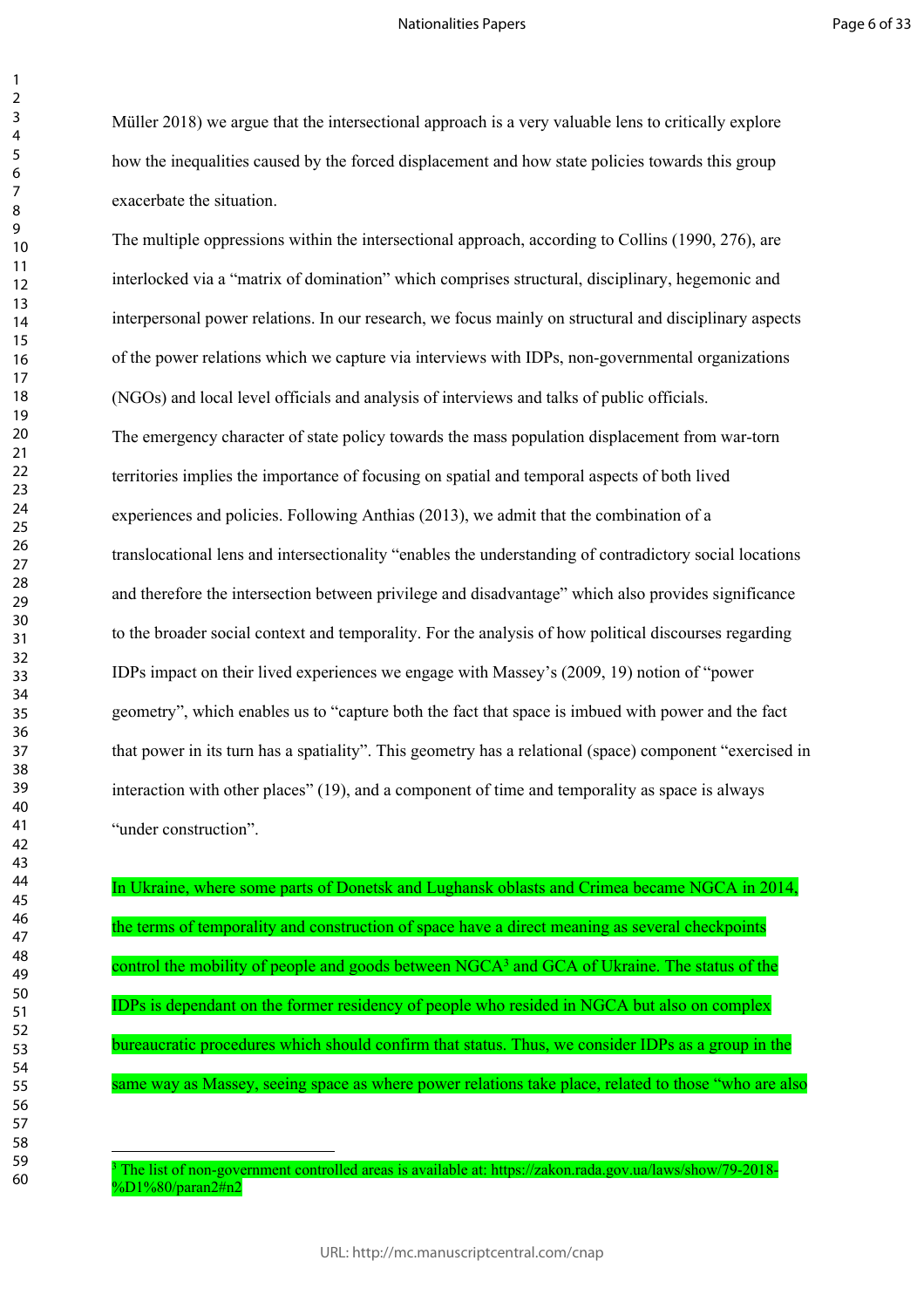doing a lot of physical moving, but who are not 'in charge' of the process in the same way at all" (Massey 1994, 149).

s of social control (Paasi 2009, 2013) manifesting in databantic identity technologies and digital surveillance (Paasi 2013 ignificant parts of borders nowadays. In a context of internal es or registration and verification Recent debates about borders consider them as beyond territories (Sassen 2013; Jones and Johnson 2016; Cassidy et al. 2018) and we found it useful to engage with this concept. We analyze this complex space, power, borders, intersectionality and displacement through the lens of modalities of technical landscapes of social control and discursive landscapes of social power (Paasi 2009, 2013). Technical landscapes of social control (Paasi 2009, 2013) manifesting in databanking, digital surveillance, biometric identity technologies and digital surveillance (Paasi 2013, Dijstelbloem and Broeders 2015) are significant parts of borders nowadays. In a context of internal displacement we analyze how processes or registration and verification impact on the everyday life of IDPs and how different social groups of the displaced try to be 'visible' or 'invisible'. Discursive landscapes of social power include such various components as material landscapes, national commemorations, and media (Paasi 2013), and serve as emotional landscapes of control (Paasi 2009). In our research we will focus on one aspect of it, studying how the politics towards

pensioners from Donbas is embedded in the media via official interviews and statements of politicians. The special role of discourse we understand following Müller's conceptualization as not just a language, but also as language and practice (2008). Therefore, addressing authorities' stance towards pensions of IDPs represented in the media enables us to tackle social-space dialectic including 'representation of space' and 'space of representation' (Lefebvre 1991).

The paper argues that without seeing the specific needs formed by the intersections of age and displacement, and understanding how many are denied their rights, not only will particular groups of IDPs continue to endure extreme marginalization but, overall, further efforts for reconciliation and social cohesion will continue to be very problematic. To explore this in depth, after describing its methodology, the paper addresses state policies towards IDPs with an emphasis on how IDPs verify their status and register in their new location. Then, considering that more than half a million pensioners in Ukraine have not received their pensions due to being under government suspicion of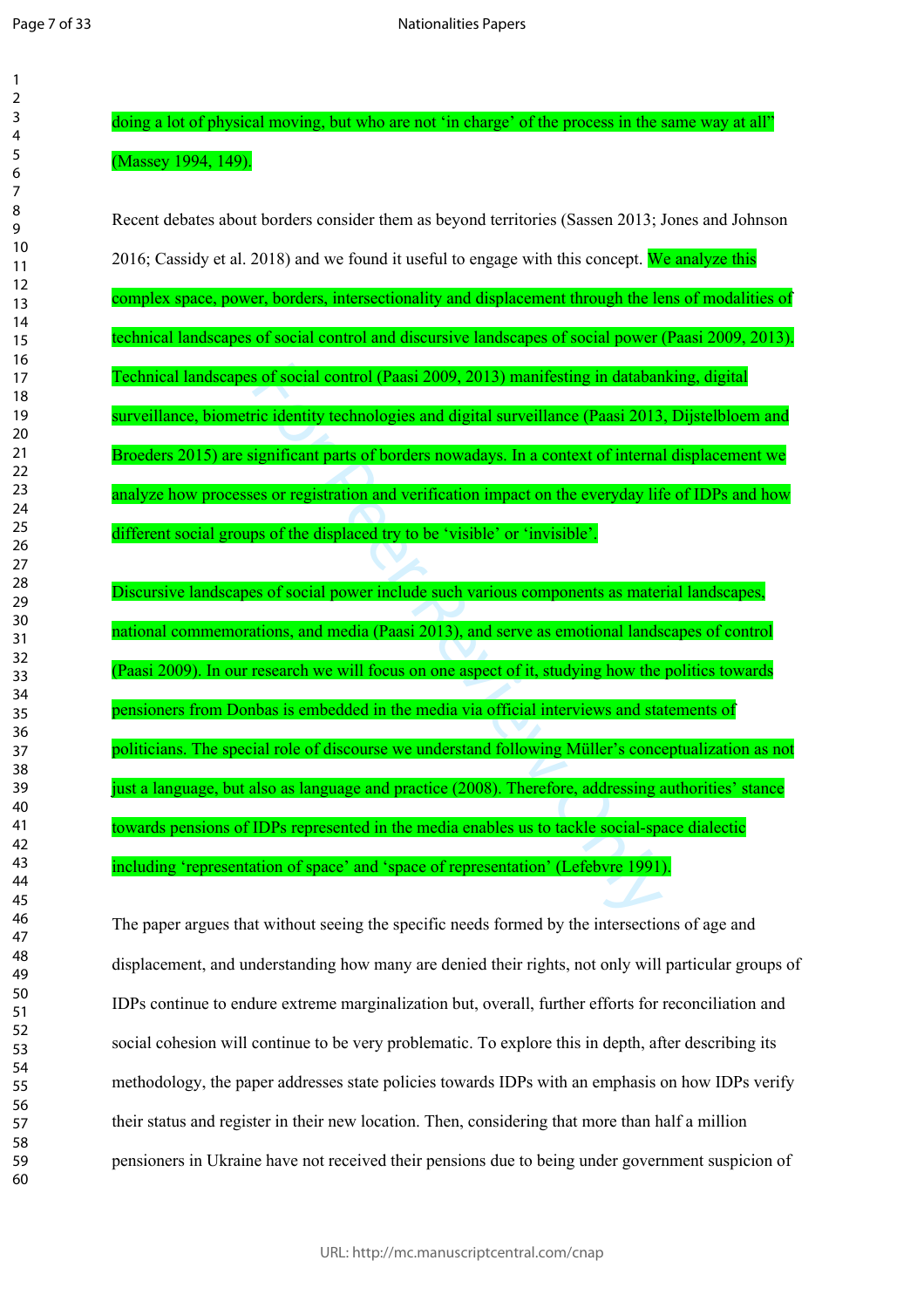supporting terrorists, the political discourses regarding pensions, and the everyday experiences of elderly men and women are analyzed. We argue that Ukrainian citizens moving from NGCA become internally displaced people not only because they cross checkpoints but because of the peculiarities of space construction and modalities of borders manifested both in discursive landscapes of social power and technical landscapes of social control.

# **Methodology**

The research upon which this paper is based was conducted in Ukraine in 2017–2018, and included interviews with displaced people, local and national authorities, NGOs and a desk research. It also included critical discourse analysis of authorities' position towards pensioners which included interviews and statements in on-line mass media and Facebook pages of state officials between May 2014 and July 2019. It focused on reference/nomination strategies, predication strategies (labels) and argumentation strategies (Wodak and Reisigl 2001, 45).

thich this paper is based was conducted in Ukraine in 2017–4<br>laced people, local and national authorities, NGOs and a des<br>**ourse analysis of authorities' position towards pensioners w<br>ments in on-line mass media and Facebo** As it was highlighted by Valentine (2007, 19) in regards intersectional analysis, "attention to lived experience (…) offers an important potential tool for feminist geography to understand the intimate connections between the production of space and the systematic production of power, thereby increasing its effectiveness to develop and employ its critical insights within and beyond the academy". Therefore, open-ended interviewing was chosen as it provides the informant with an opportunity to reflect on her or his experience, and we were able to understand how relations with power institutions and civil society were formed, what the main fears and experiences of the displaced were/are. Interviews were conducted in Ukrainian and/or Russian depending on preferences of respondents. Beginning the interviews three to four years after the inception of the armed conflict allowed for reflection on changes in the situation of IDPs, as well as evaluating the social consequences of the recent changes in legislation regarding displaced people in Ukraine. In-depth and semi-structured interviews were conducted with IDPs ( $n = 104$ ) in Lviv, Kyiv, Chernihiv, Kharkiv, Dnipro, Zaporizhia regions and Mariupol, including 15 people 55–64 years old, 8 people older 64 years old, 41 men and 63 women. The interviews were also collected with representatives of NGOs,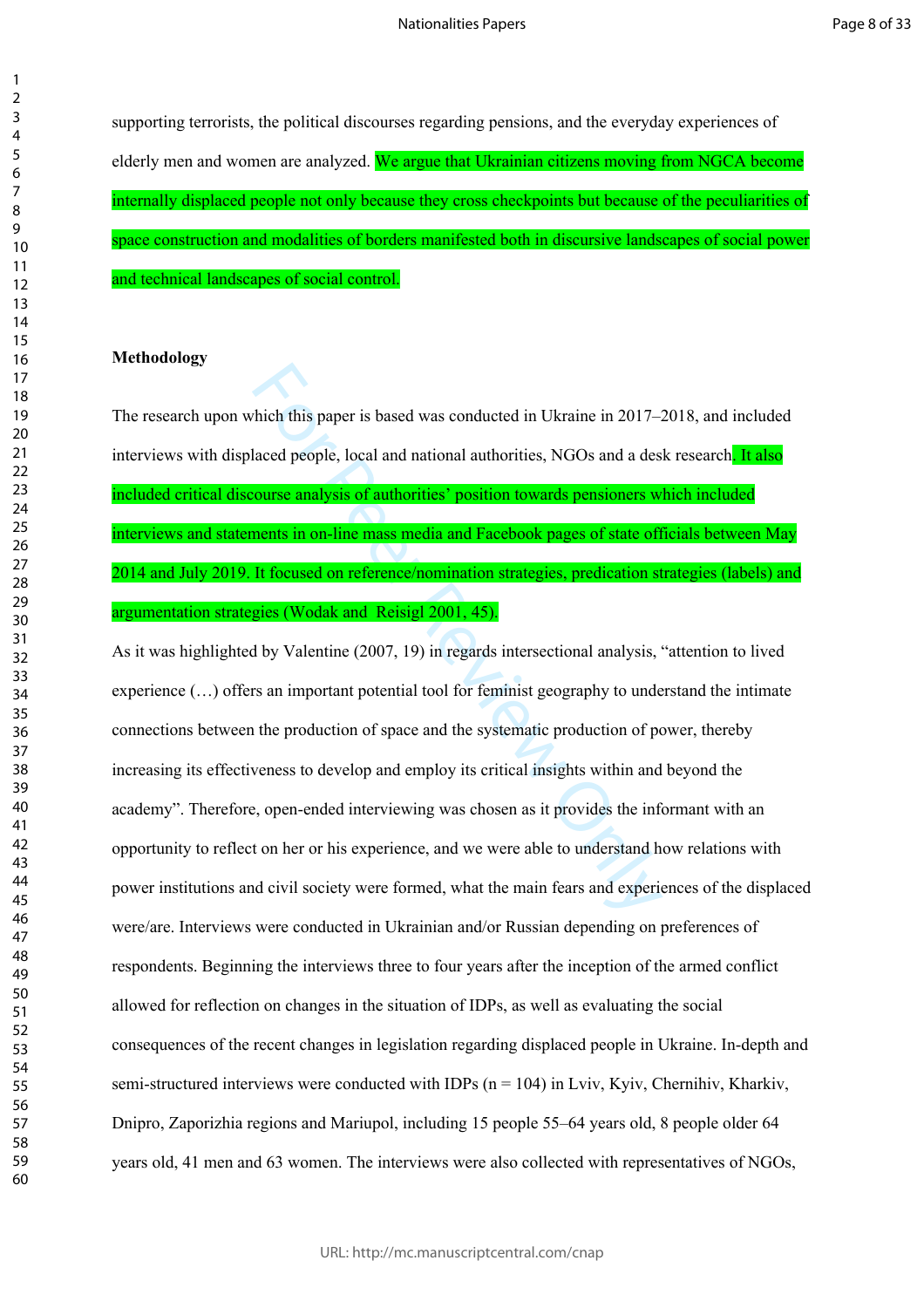$\mathbf{1}$  $\overline{2}$ 

#### Nationalities Papers

fidential topics or hidden communities; each time a person (<br>of social networks) gave multiple referrals, and only one ne<br>m (Atkinson and Flint 2001<mark>). In this paper, we focus on the e<br>war in Donbas.</mark> The interviews with d international organizations, central and municipal authorities ( $n = 25$ ). These regions where chosen because the majority of IDPs live there and informants were representative in terms of gender and age considering that the demographic characteristic of IDPs are different from the general population with a bigger share of pensioners. Not only persons with the official status of IDPs were selected for interview but also those who fled but were not registered as an IDP. Additionally, two focus groups with IDPs from Chernhiv, Zhitomir and Sumi oblasts were conducted in Chernihiv in 2017 (12 and 9 people). The snowball technique was used to select informants among IDPs as this method is widely used in studying confidential topics or hidden communities; each time a person (selected via groups in social media, NGOs of social networks) gave multiple referrals, and only one new subject was recruited among them (Atkinson and Flint 2001). In this paper, we focus on the experiences of IDPs who have fled from war in Donbas. The interviews with displaced people were anonymous and conducted in a way to minimize risks of disclosure of personal information. The questions were designed primarily to reveal the everyday experiences of people after displacement, with the interviews starting by exploring the informants' narratives before moving onto more open-ended questions.

# **Technical borders of social control. State policies towards IDPs: registrations and verifications**  It is widely recognized in the academic literature that the securitization discourse towards migrants is rising across the globe. Ideas of 'chaos' and 'crisis' are often put forward by the state as justification for the continuing securitization of migration policy as a part of "geographical assertions of sovereign power" (Mountz and Hiemstra 2014, 383). As Allen et al. (2018, 218) note "categorisation is central to efforts to govern migrants and refugees", and it has "wider geopolitical implications for our understanding of nations, states and citizens" (221). The process of categorization and registration of migrants in Russia, for example, intersects with racism and discrimination (see Kuznetsova and Round 2019). What has not been addressed before, is how state categorization of internally displaced people impacts on their everyday life.

The status of internally displaced persons who fled from the war-torn territories in Donbas and annexed Crimea quickly became an issue of international concern with the UN Refugees Agency,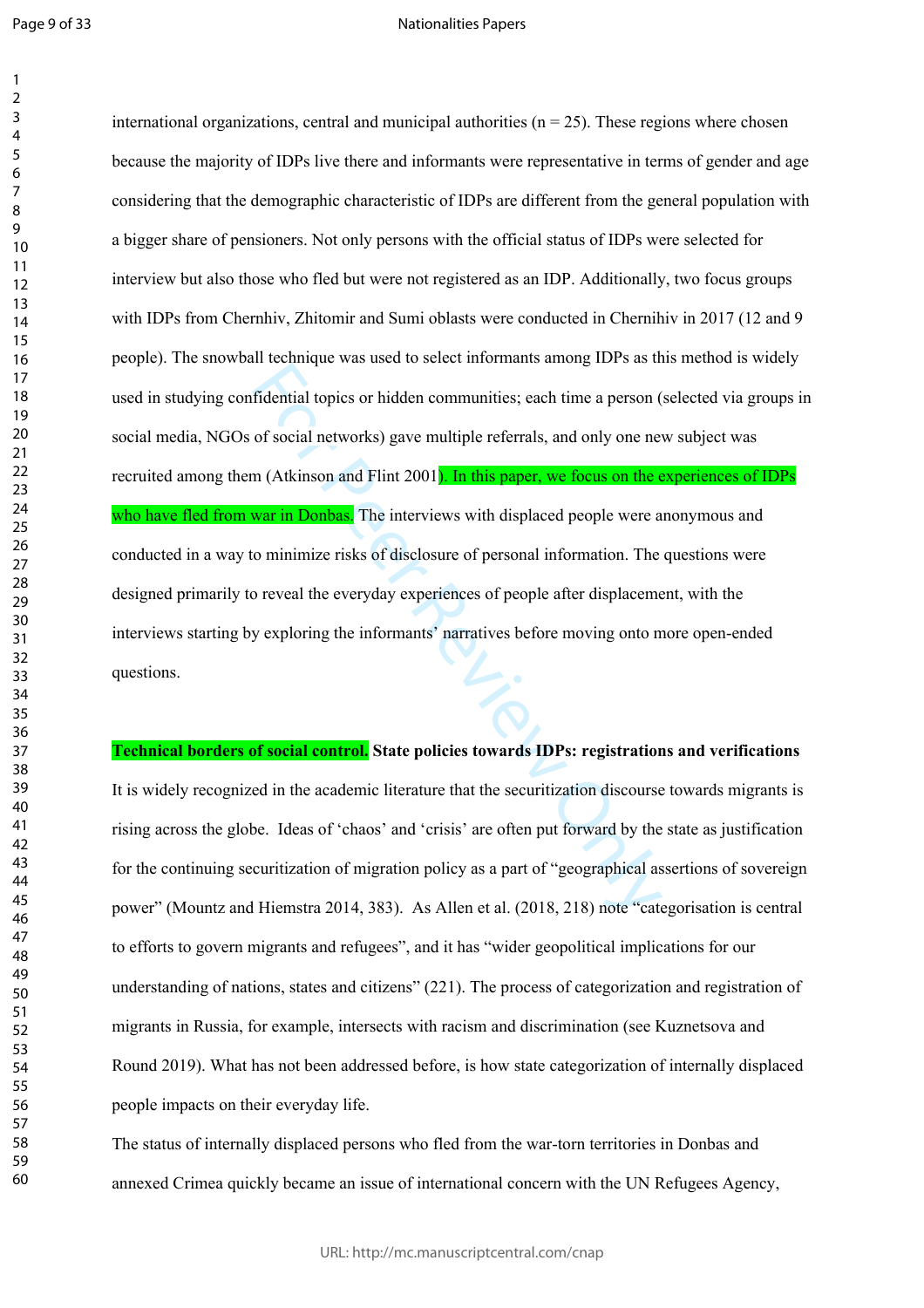International Organization for Migration, European Commission, Norwegian Refugee Council and other international organizations becoming involved in trying to provide support. The status of IDP is necessary for all displaced people who are going to engage with any kind of formal relationship with a state – including health care access, pensions, employment and education. The Ukrainian authorities verify identity and place of residence in the GCA of those IDPs who receive benefits or pensions every six months. After several trials initiated by NGOs identity verification rarely takes place at the place of residence of IDPs, instead, within one to two days of their arrival in a municipality they are asked to come to the Department of Social Protection. For many of our respondents this process is not only inconvenient, and forces them to lose a day or more from work, but also demonstrates government's distrust towards IDPs. For example, one elderly woman who works informally and hardly makes ends, stressed:

Department of Social Protection. For many of our respondend forces them to lose a day or more from work, but also der at towards IDPs. For example, one elderly woman who work tressed:<br>we will be checking, you have to sit …they said: we will be checking, you have to sit at home. But it is very inconvenient, if they call and say you must be at home for three days. For example, I am very pleased when I was asked to distribute leaflets; it is some income for me. I ask if I can come to social services by myself, and they say – 'no, you cannot – maybe you lie, and you go to Donetsk area.' This is very hard. It means they do not believe us. They think that we travel backwards and forwards (female, 71 years old, from Horlovka, lives in Kharkiv).

According to most of our respondents, this process of verification is very frustrating, although checks have been cancelled for some categories of IDPs<sup>4</sup> and since 2016 it has been possible to verify identity at branches of Osсhadbank. 5 Nevertheless, interviews revealed that checks on the place of residence still exist, even for those whose ID was verified via the bank. Informants from advocates for IDPs' rights mentioned that the current law makes it prone for misinterpretations, and the research

 $\mathbf{1}$  $\overline{2}$  $\overline{3}$  $\overline{4}$  $\overline{7}$ 

http://zakon3.rada.gov.ua/laws/show/689-2017-п/paran12#n12

 Amendments to the Decree of the Cabinet of Ministries of Ukraine, 14 March 2016 № 167 [http://zakon3.rada.gov.ua/laws/show/167-2016-п](http://zakon3.rada.gov.ua/laws/show/167-2016-%D0%BF)

This was followed by the Decree from 26 December 2016 N 1028 which states that all pensioners before receiving electronic ID of pensioners will have to pass regular identification via Oschadbank. See

http://oschadbank.info/poleznoe/16-identifikaciya-v-oschadbanke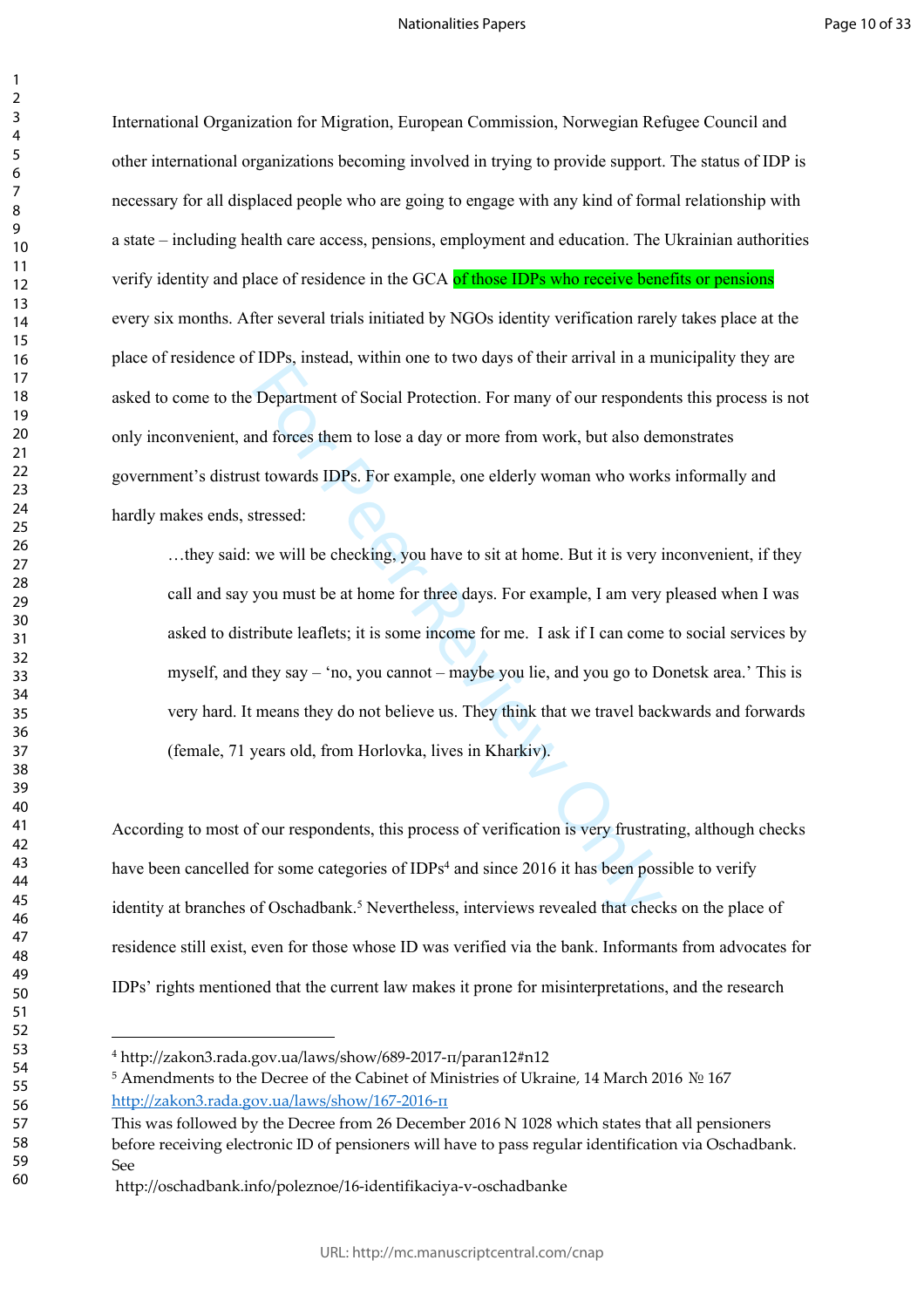$\mathbf{1}$  $\overline{2}$ 

### Nationalities Papers

For Personalism of the Unitary of the protections, in the relations deside the majority of public services to citizens on a territorial not resolve the problem of binding a person to the address reas obvious when a person revealed that municipalities and other official institutions very often interpret regulations in a way to make verifications more difficult than legal requirements, thus IDPs suffer from so-called streetbureaucracy (Lipsky 2010). Another step which IDPs have to take in order to be fully documented is to obtain registration for their new place of residence. In 2001, the Constitutional Court of Ukraine recognized that the overall system of registration of the place of residence was a violation of human rights. The former Soviet approach to registration ('propiska') was therefore replaced with a more simplified system of registration for citizens on their place of residence;<sup>6</sup> however, this did not change the system that provides the majority of public services to citizens on a territorial basis. Recent reforms in 2016 did not resolve the problem of binding a person to the address registered in his/her passport. This becomes obvious when a person needs to use public services in a different location, e.g. pension payments, registering with tax authorities, etc. (see also, Kuznetsova et al. 2018). Many of the informants found the process of registering and receiving a document indicating their IDP status as a compulsory attachment to their passport, very unfair:

Anyway, as a person who is Ukrainian, why do I need to register? I have a passport stating that I am a Ukrainian citizen. Why do I need to have a separate registration?! (…) The state just wants to think that if I am IDP I am homeless (…) I am not going to live with a document of an IDP. I want to live freely (interview with IDP from Donetsk, anonymous, male, 42 years old, lives in Lviv).

Belonging to Ukraine is essential for most of our respondents and these feelings echo Sasse and Lackner's (2018) results which suggest that "Ukrainian citizenship is (and was) by far the most prevalent self-reported identity in the Kyiv-controlled Donbas and among the IDPs" (153). Therefore, informants feel disillusioned with the necessity to have an additional status of IDPs. Some displaced people, however, refuse to receive a document denoting their IDP status. Ivankova-Stetsuk and Seleschuk (2017, 31–32) recognize the choice to be "invisible" is a strategy of "assimilation".

 The Law of Ukraine "About freedom of movement and free choice of place of residence in Ukraine" (Bulletin of the Verkhovna Rada of Ukraine (VVR), 2004, No. 15, p.232) http://zakon2.rada.gov.ua/laws/show/1382–15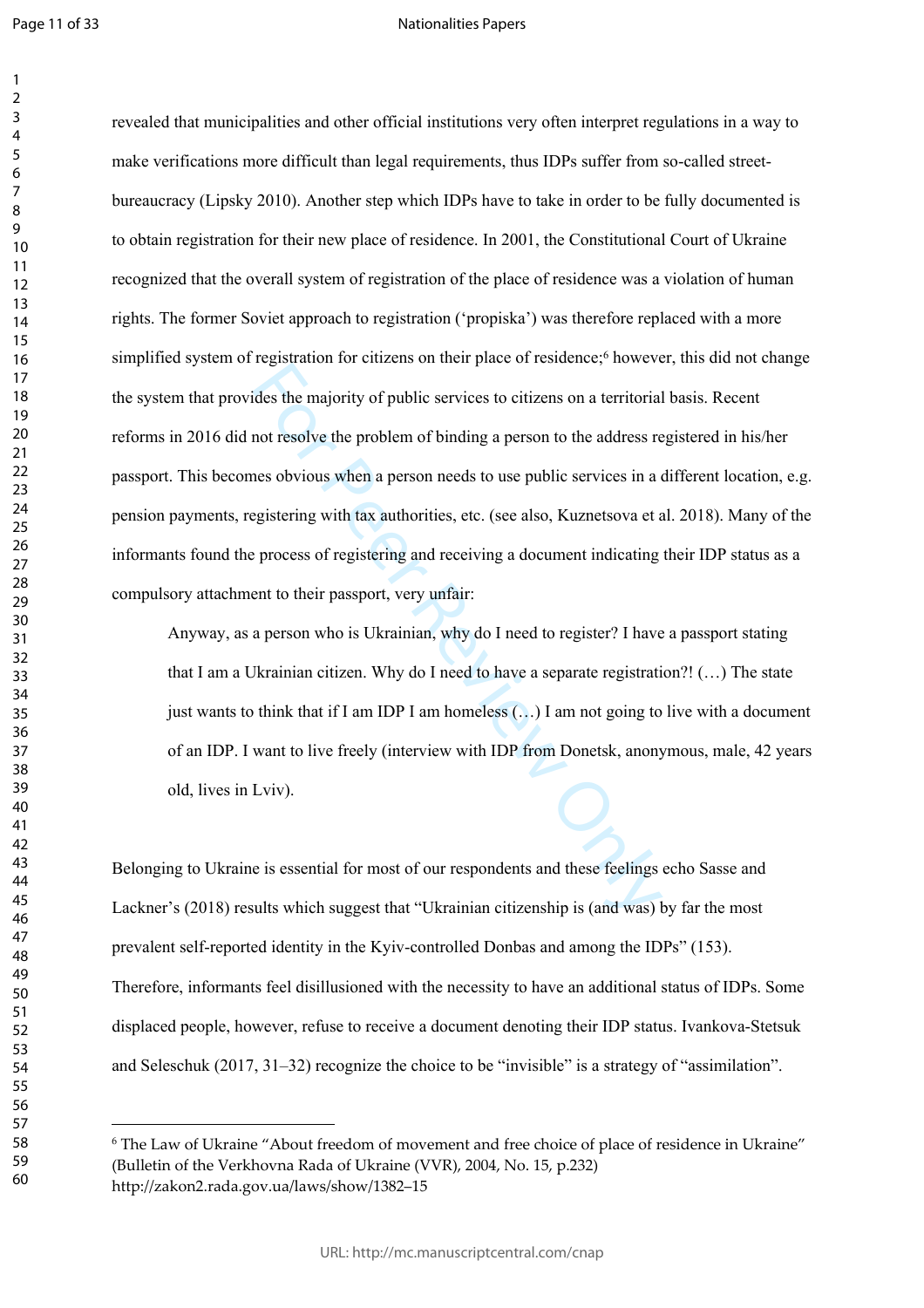However, it is argued here that this strategy does not necessary mean 'assimilation' but rather reveals why some categories of the population choose be 'invisible'. For example, while pensioners have to receive an IDP status to be able to receive their pensions, young people working informally do so without the need for registration. It partly explains the disproportion of elderly people in the statistics

# of the IDPs in Ukraine.

represents a seg same in the invention to communicate the choose the 'invisible' status. The research revealed that the h a registration in a territory which is currently not under the h, for example), makes displaced peop Young men are often under suspicion of assisting separatists in NGCA and according to some of our informants this fear represents a big barrier when it comes to communication and even employment, which leads them to choose the 'invisible' status. The research revealed that the fact of a stamp in an internal passport with a registration in a territory which is currently not under the control of the government (Donetsk, for example), makes displaced people 'visible' and more prone to different types of 'othering' from official institutions as, for example, banks and employers. For example, one of our informants was unable to receive a money transfer with just a passport as the bank demanded a document of IDP after a member of staff saw the stamp in his passport.

In addition to the benefits of access to constitutional rights, such as health care, pensions and education, IDP status provides financial support. However, at 442 Hrivna for adults (approximately 17 USD) 7 and 1000 for children and pensioners 8 per month it is below the minimum wage in Ukraine and would not cover anywhere near the rent for a flat. Moreover, to receive this benefit, an adult of working age should be in formal employment within two months of registering as an IDP.<sup>9</sup> As one informant argued:

How can we call this 400 Hrivna "support"? For this we have to degrade ourselves and go to all these institutions. We made some attempts but to have to go every half year and tell them where you work, it is not worth it. And now we do not receive any financial support at all, in spite of the fact that legally and constitutionally we should (interview with IDP from Donetsk, anonymous, male, 27 years old, lives in Kyiv).

 $\mathbf{1}$ 

http://zakon3.rada.gov.ua/laws/show/689-2017-п/paran12#n12

 before January 2018 benefits for children and pensioners were 882 Hrivna, but were increased by the Decree N 15 from 15 January 2015 http://zakon3.rada.gov.ua/laws/show/15-2018-п/paran2#n2 http://zakon3.rada.gov.ua/laws/show/689-2017-п/paran12#n12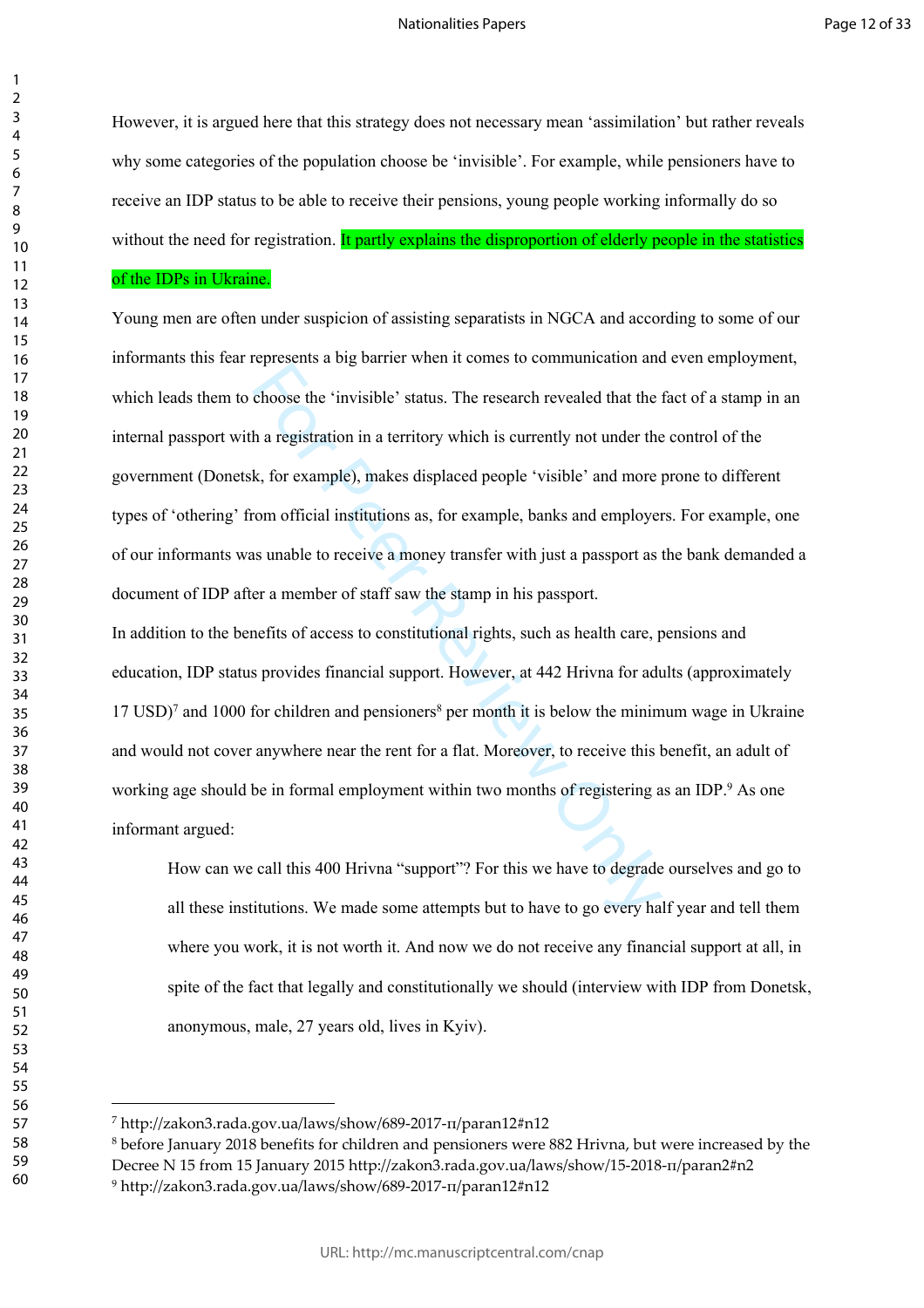Page 13 of 33

 $\mathbf{1}$  $\overline{2}$ 

#### Nationalities Papers

In the case of the fact that most of the rental manned is event. Just, and social security. It also causes difficulties in finding st<br>despite the fact that most of the rental market is informal, lan<br>espondents often mentio In many cases, registration is very difficult to obtain, with delays commonplace. Those IDPs who lost their passports cannot receive registration, and the issuing of new passports is very difficult. As the liaison officer in Kyiv oblast, Mahurova said in interview during our research in 2017, "In 2014 there was a loyal policy towards documenting, but then perhaps there were some abuse and even statements of some officials that combatants from separatists move and receive Ukrainian passports" (implying that some people want to change their names to escape justice). Non-registered status, which interviewees note, can last from several months to several years, excludes people from the formal labor market, pensions and social security. It also causes difficulties in finding suitable accommodation, as despite the fact that most of the rental market is informal, landlords still check tenants' passports. Respondents often mentioned the officials' negative attitudes towards them. Many benefits can only be received after registration as an IDP if a person came from NGCA: this is the case for not only pensions, but also benefits for people with disabilities, single parents and parents with many children. Such requirements put many people at further risk, considering that the situation of displacement is stressful in itself. This all has a massive impact on the everyday life of forcibly displaced people regarding their access to social and political rights. This situation, combined with the negative rhetoric from politicians, makes their further social integration very difficult. The language which Ukraine's authorities use towards IDPs suggests a static status that excludes the displaced population which still resides in NGCA. Furthermore, if some IDPs travel to the NGCA and do not return within 60 days they automatically lose their IDP status and pensions rights as well. The recent Donbas reintegration law adopted in January 2018 talks about hostages in occupied territories but does not refer in detail to those who initially had to flee from the NGCA but were then in practice forced to return because of the difficulties of coping without accommodation, job and/or a pension. As Anthias (2012) argues "groups are treated as homogeneous categories of people with particular and given characteristics (e.g. groups relating to women or ethnic groups are defined as having particular needs, predispositions and strategies)", which in regard to migration is often reduced to the idea that migrants "belong to ethnic groups and they bring with them given predispositions" (104). In

'internally displaced people' expecting them to have similar issues. Therefore, interactions with the

relation to IDPs in Ukraine, we can observe that the state reduces them into one broad category of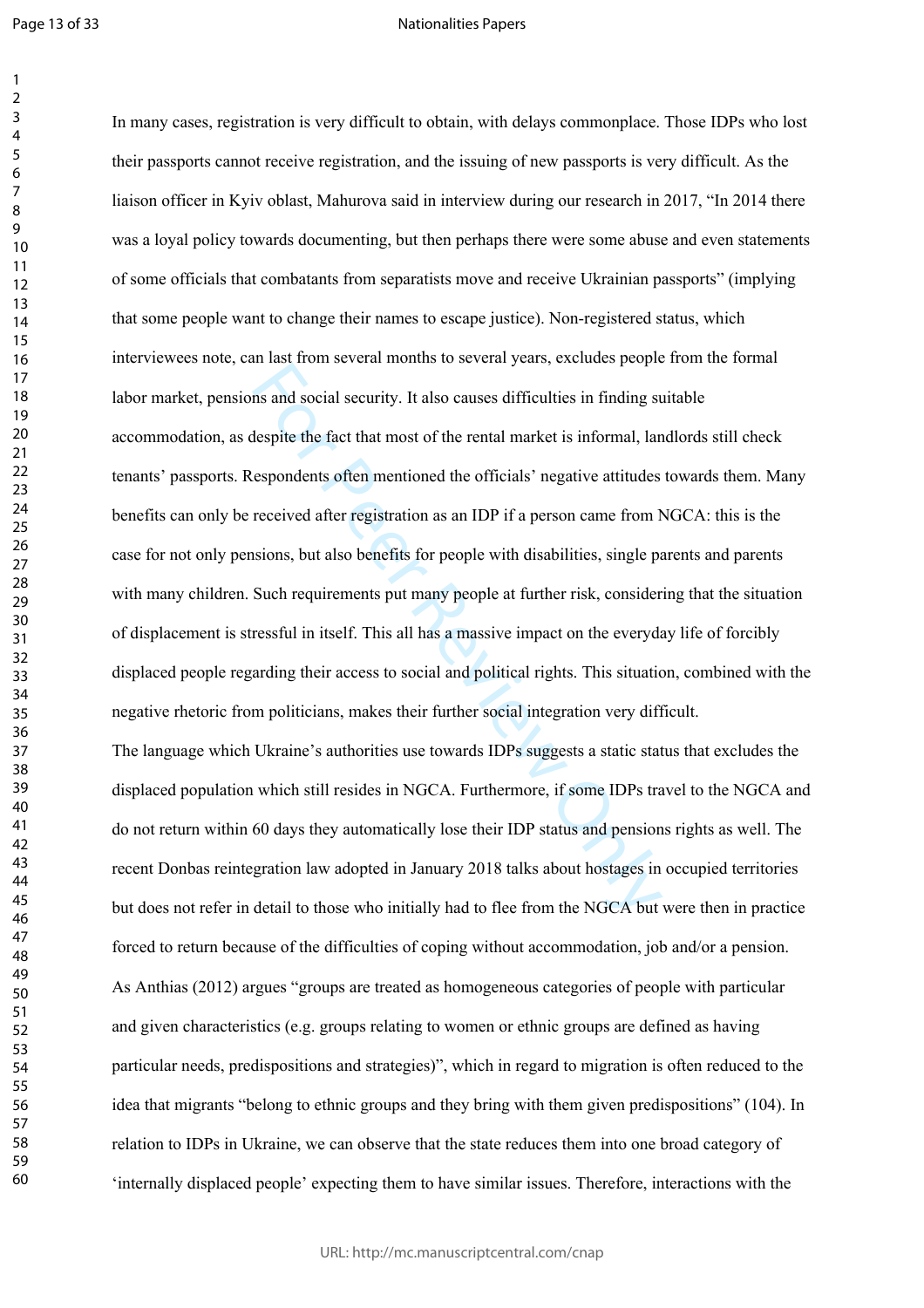## Nationalities Papers

state do not start with an evaluation of urgent needs but with the procedures which aim to identify the legal status of a displaced person. In terms of the power geometry, the authorities shape space in such terms that they try to support order in conditions of uncertainty and protracted conflict. The system of registration and verification of IDPs' identity is part of what Massey (2009, 81) claimed as "the spatial has both an element of order and an element of chaos". As she stated "Seeing space as a moment in the intersection of configured social relations (rather than as an absolute dimension) means that it cannot be seen as static. There is no choice between flow (time) and a flat surface of instantaneous relations (space)" (81). And if some of the IDPs actively resist classification avoiding their IDPs status, some of the displaced who lack resources are dependent on how the state will interpret their status. The pension policy is the most explicit example of the power geometry towards IDPs.

# **Ukraine's pensioners within discursive landscapes of social power**

The state of the displace of the IDPs actively resist class<br>me of the displaced who lack resources are dependent on how<br>The pension policy is the most explicit example of the power<br>**rs within discursive landscapes of soci** Constituting over half of all registered IDPs<sup>10</sup> the elderly are often the most marginalized due to problems in obtaining their pensions, the lack of affordable accommodation, financial difficulties which make them unable to pay for medical services, and limited opportunities in the labor market. Those pensioners who still reside in the NGCA have to cross the line of control every two months in order to receive their pensions, both risking their lives and being subjected to humiliation in queues while waiting many hours to cross the 'border'. As the UNHCR (2017) notes, due to this process:

the number of persons from the NGCA receiving pensions dropped dramatically from 956,000 in January 2016 to 391,000 in April 2017 …. This represents only 30 per cent of pensioners who were residing in the NGCA in August 2014. More than 500,000 Ukrainians have lost their pensions since January 2016.

Furthermore, pension payments have also been suspended for many retired people residing in the GCA because of frequent mistakes in the verification system which erroneously showed that a person

<sup>&</sup>lt;sup>10</sup> Ukraine Ministry of Social Policy's local social security branch records and Ukraine's IDP Records Single Information Database compared by Dr Vlad Mykhnenko, March 2017 (see Kuznetsova et al. 2018).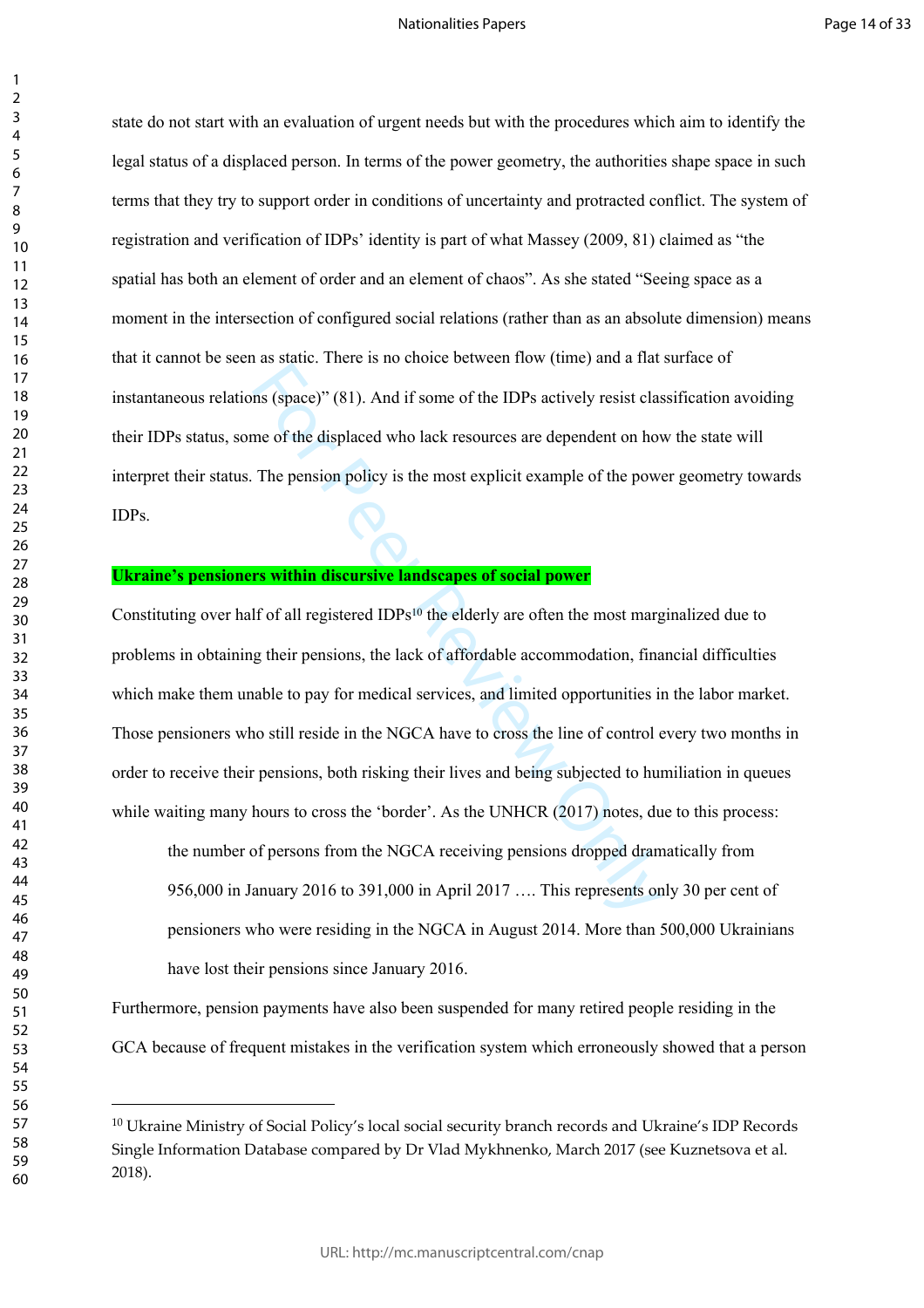### Nationalities Papers

no longer lives in GCA. In addition, pensions for retired people, benefits for single mothers and for other categories of IDPs are often suspended for six months if a person is not at home at the moment of verification. Many people with disabilities who depend on benefits found themselves included in lists of the IDPs for whom benefits and pensions were suspended because of the lack of evidence of them living in GCA, including residents of 'Svyati Gori' – a care home where some of the IDPs with severe disabilities reside and have never left since moving from the occupied territories (Rights to Protection 2017).

ment registration of residency does not resolve all the issues<br>a property in GCA still have to be registered as IDPs to recei<br>two categories of pensioners in Ukraine, IDPs and non-IDPs<br>and errors in pension payments. Curre However, the permanent registration of residency does not resolve all the issues because even those IDPs who obtained a property in GCA still have to be registered as IDPs to receive pensions. Therefore, there are two categories of pensioners in Ukraine, IDPs and non-IDPs, and the former has risks of suspension and errors in pension payments. Currently, there are debates about the simplification of procedures for receiving pensions by the IDPs and people from NGCAs and a draft law,<sup>11</sup> but there are no ready mechanisms as yet. According to the Law of Ukraine "On the peculiarities of State policy on ensuring Ukraine's State sovereignty over temporarily occupied territories in Donetsk and Luhansk regions", the so-called Donetsk and Lughansk People's Republics are stated as Russian-occupied territories in Donetsk and Luhansk Oblast. Until 2018 in Ukraine, at the official level, the armed conflict in the eastern part of Ukraine was not called a war with Russia, but rather an anti-terrorist operation (ATO) (see also Taradai 2019). This largely gave rise to the ambiguity of definitions, when the state recognizes the IDPs as victims and pays benefits, while the rhetoric of terrorism adds towards the ambiguous attitudes regarding the IDPs in society.

Official statements around the pension issue clearly indicate how those who fled from war-torn areas or still reside there are perceived. The former Minister for Social Policy at the time, Ludmila Denysova, said at the beginning of the conflict:

See [https://www.ukrinform.ua/rubric-society/2520104-donbas-bude-insij-bilsist-pereselenciv-nazad-ne-](https://www.ukrinform.ua/rubric-society/2520104-donbas-bude-insij-bilsist-pereselenciv-nazad-ne-zbirautsa.html)

[zbirautsa.html,](https://www.ukrinform.ua/rubric-society/2520104-donbas-bude-insij-bilsist-pereselenciv-nazad-ne-zbirautsa.html)

http://search.ligazakon.ua/l\_doc2.nsf/link1/GH7TL00A.html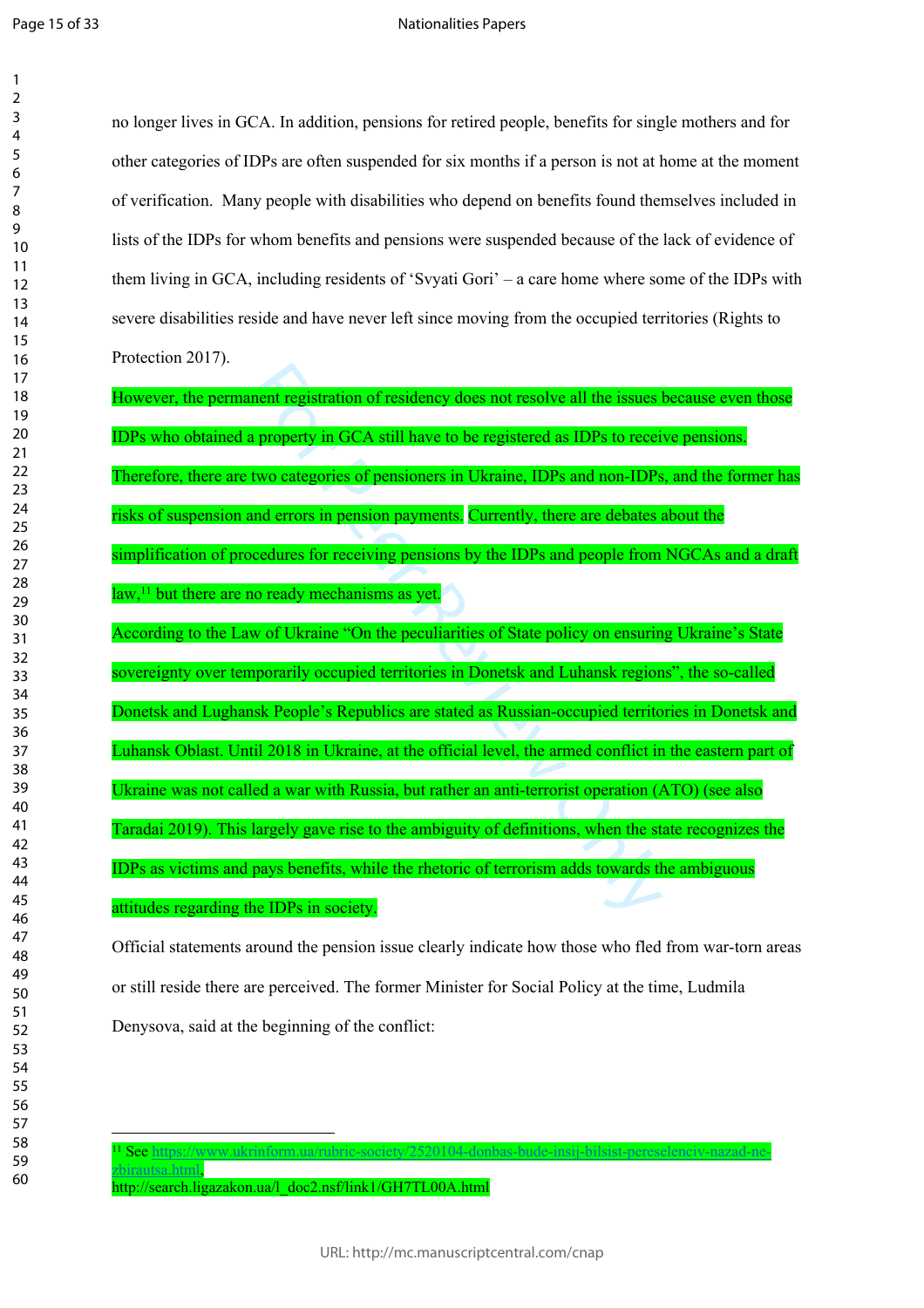I will explain why today there was a need to keep account of internally displaced persons: because there was now such phenomenon as 'pension tourism' – that is people just leave, receive pensions outside this region, and then come back, and we don't know who these people are, why they come back to the anti-terrorist operation zone and in what events they are involved (UNIAN 2014).

For the surginity time about and the surginity and the surginity of the sources of financing of illegal groups: when a perso cards of pensioners, removes cash there and comes to our te oners were not called 'terrorists' di Furthering this line of thought, Dmytro Snegirev, from the civil movement Pravoe Delo, supported ideas of verification of IDPs arguing that "Donbas based terrorists" are sponsored by pensioners: "It is no secret that it is one of the sources of financing of illegal groups: when a person in the occupied territory collects the cards of pensioners, removes cash there and comes to our territory" (Tkachuk 2017). Though pensioners were not called 'terrorists' directly, the authorities' discourse towards pensions for IDPs always included the reference to the war and to terrorists. Ukraine's Deputy Prime Minister, Pavlo Rozenko, in 2016 said the aim is "establishing order in social payments and fight against leakage of the budgetary and pension funds for occupied territories which we have begun together with the SSU [Security Service of Ukraine] will continue". He then assured that "all pensions and social benefits to real displaced will be conducted in time and in full", and "Any kopek from the State budget of Ukraine or from the Pension Fund won't get to the pockets of terrorists".<sup>12</sup> As was mentioned above, these measures cost the suspension of pensions of many IDPs and even of those who had not visited NGCA.

In April 2019 Mr Andriy Reva, the Minister of Social Policy called pensioners who reside in NGCA as 'scums' saying in his interview to the BBC "Everyone who was pro-Ukrainian has left. And those who want to claim pensions on both sides have to put up with it. Honestly, I don't feel pity for them, not one of them, at all. I feel pity for those soldiers and officers, and for their families. They were killed there because of those scums" (personal Facebook page of journalist Olga Malchevska, 26 April 2019). After massive criticism from Ukraine's civil society, Reva claimed that the journalist had deliberately misused his words, and emphasized that he "considered and consider the Government's duty to assist residents of the occupied territories in obtaining social benefits, including pensions", but

'Pensionnyy turizm pereselentsev otmenyayetsya['https://www.6264.com.ua/news/1195454](https://www.6264.com.ua/news/1195454)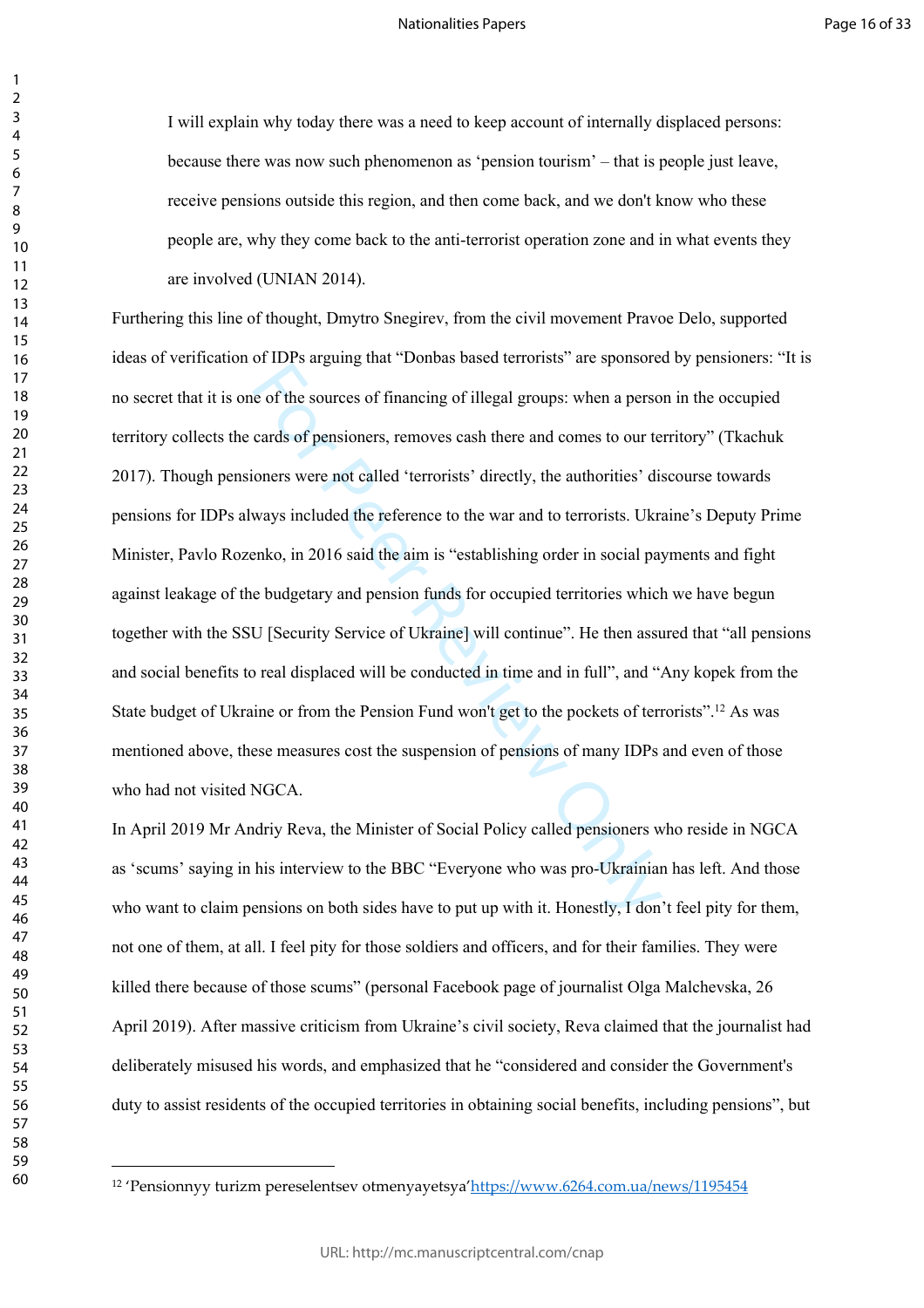### Nationalities Papers

then stressed again that "I believe that those citizens of Ukraine who are fighting with arms in their hands against their own country, killing our soldiers and officers, paying pensions is unacceptable" (personal Facebook page Ministry of Social Policy in Ukraine Andriy Reva. 29 April 2019).<sup>13</sup> Because of the ambivalence of his interview and the following reaction, the local news ran a headline "Kyiv Court to Consider Criminal Proceedings Against Ukraine's Social Minister" (Hromadske 2019). This again demonstrates how the state's discourse links pensioners with the situation in the occupied territories. There is no guarantee or a recipe for how to be a 'real' IDP, as previously mentioned, even those who did not visit NGCA after displacement could find themselves in an SSU list for pension suspension. The restrictions imposed also question the right of citizens for free movement as emphasized by the Human Rights Watch (2018).

In contrast, some informants consider the situation of pension suspension should not be viewed via such an ideological lens but, rather, as an instrument which the government uses to save money:

From a be guidence of a transposed into the setation for the setation of the setation.<br>See who did not visit NGCA after displacement could find the<br>ension. The restrictions imposed also question the right of ci<br>sized by th Possibly, this is because they have seen a hole in a budget of pension funds and started to think how to save money, and unlawfully created lists of Security Services of Ukraine, and stopped payments for half a million of citizens simultaneously. …Well, I hope it is not ideological, but just a 'dry calculation' (interview with a lawyer from Donbas SOS, February 2018, Kyiv).

To try to alleviate the problem of suspension of pensions, Draft Law No. 6692, drawn up by Rights for Protection, Donbas SOS, UNHCR and other international and local organizations, as well as various MPs, was submitted to parliament on 12 July 2017. However, despite the issue's urgency, 18 months later at the time of writing, it has still not had its first reading. It aims to decouple pension payments from the IDP status and the place of residence, thus ensuring that the right to a pension is guaranteed irrespective of place of residence. The law also aims to reduce verification procedures and cancel the restrictions on receiving an unclaimed pension to just three years for this category of persons.

<sup>3</sup> In October 2019 Mr Reva repeated his positions in social media. See screenshots from the Facebook of a journalist Irina Isachenko. 22 October 2019. https://www.facebook.com/permalink.php?story\_fbid=2505266776358908&id=100006268298759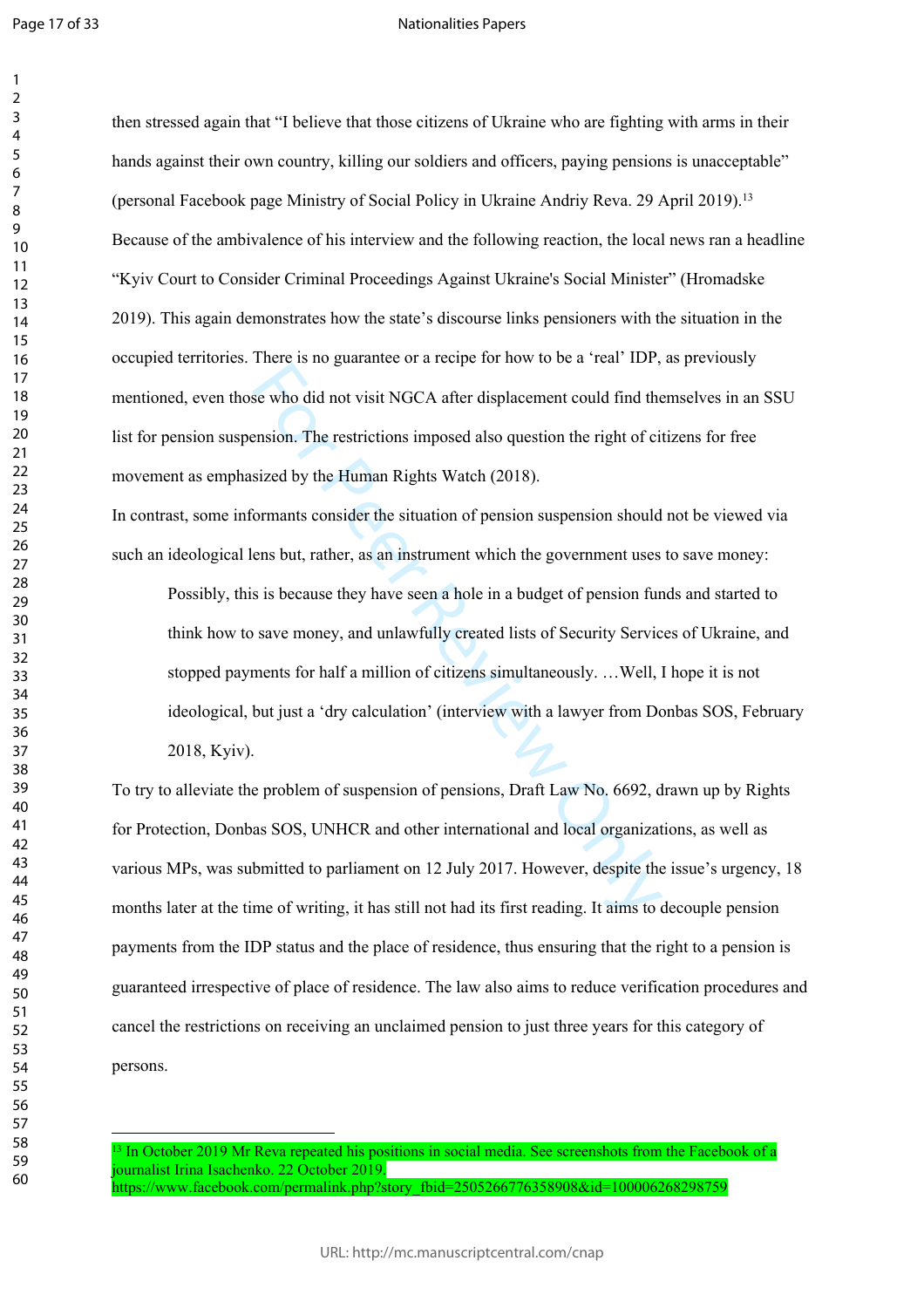### Nationalities Papers

 $\mathbf{1}$ 

mand a photo a minimitry jungarithm to bands) and values of<br>the Donetsk region whose pension has been suspended sir<br>CR (2018) it is expected that this decision "will result in sim<br>other conflict-affected people to receive The stigma of 'pension tourists' and 'social benefits tourists' transmitted by public officials via the mass media exacerbates the negative image of displaced people, and those who live in NGCA, stymieing the processes of social cohesion and reconciliation. Beginning to recognize this, a Strategy for the Integration of IDPs was adopted by the Ministry for the Temporary Occupied Territories and IDPs (2018). Despite this, there is still no implementation plan and it does not provide a mechanism for de-linking pensions from IDP status. However, on September 4, 2018, The Grand Chamber of the Supreme Court of Ukraine upheld a landmark judgement to satisfy the claims of an internally displaced person from the Donetsk region whose pension has been suspended since April 2017. As highlighted by UNHCR (2018) it is expected that this decision "will result in simplified procedures that enable IDPs and other conflict-affected people to receive their pensions consistently and predictably like other citizens of Ukraine." Overall, the pension situation, together with the other constrains endured by IDPs, have significant impacts on the everyday experiences of the elderly, leading to some returning to the conflict zone or coping with extreme economic marginalization. Moreover, it contributes to the construction of fractured space within the government controlled territories bringing the war-lexicon into the discourse towards IDPs.

# **The lived experiences of elderly IDPs: issues with pensions, accommodation, employment and forced return**

The research revealed the impact of gender and age bias in Ukraine's labor market which creates barriers for employment, not only for retired women but also for those over 50 who are not yet at retirement age. Men, at the same time, face other issues such as the common stigma of 'underserved pensioner' and difficulties around the loss of status of 'breadwinner', which together with health issues create intersectional spaces for deep feelings of disadvantage. Additional issues facing both women and men are the mismatching of skills and qualifications to vacancies that are available to them. Part-time work and work from home, as the research found, are not commonly available in the official bureau for employment, and often IDPs have to work in the informal labor market which is very common in Ukraine (see Williams and Round 2007). One of the respondents in Dnipro, a 69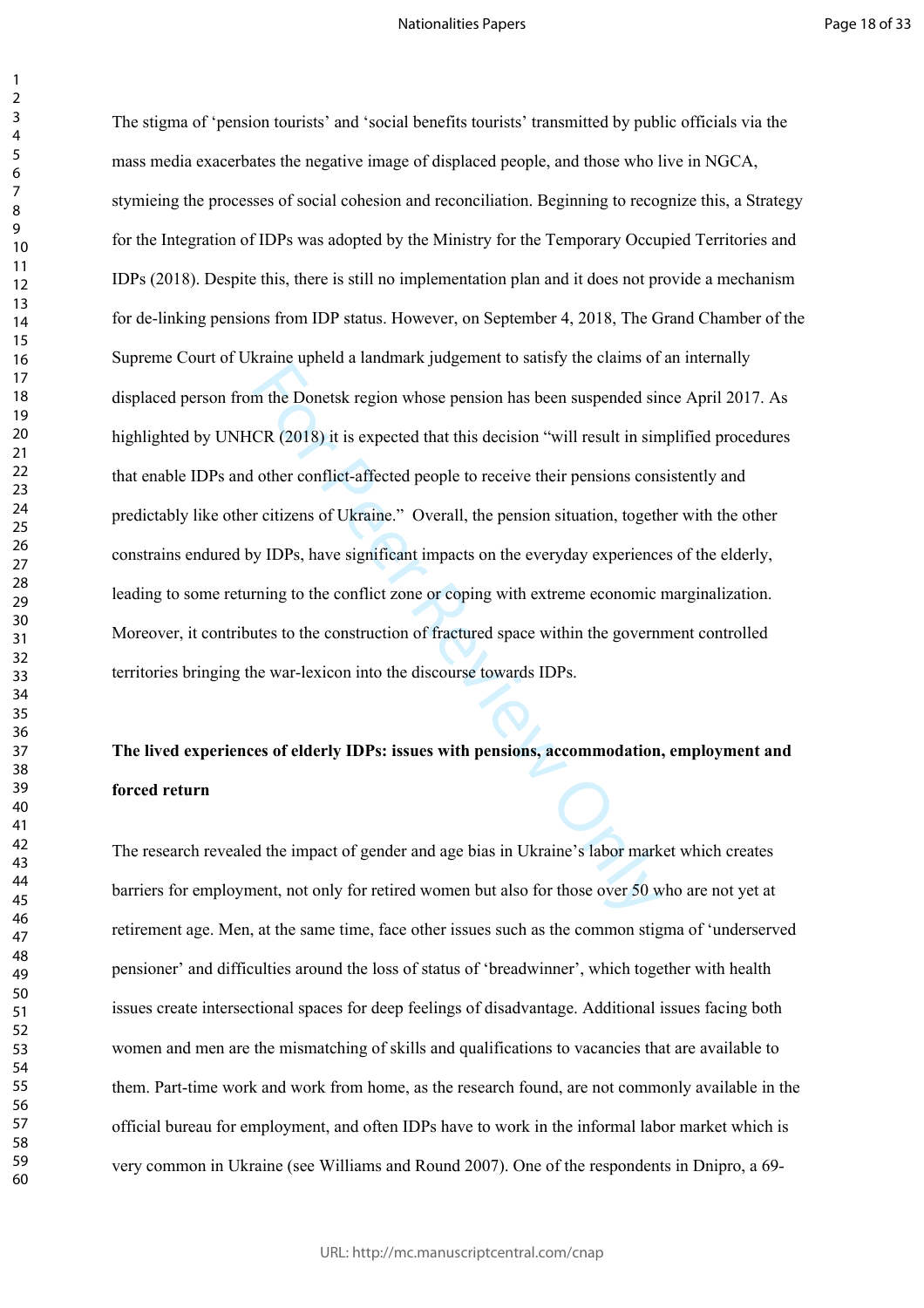$\mathbf{1}$  $\overline{2}$  $\overline{3}$  $\overline{4}$  $\overline{7}$ 

## Nationalities Papers

year-old lady, with higher education who used to work in the creative sector before the displacement, provided the following comments:

And now I work. Some kind of part-time. I have children, I have to earn. I do not refuse to do anything: to clean, to nurse or to trade [in a market]. Any job, if only I could work and receive some money.

be opportunes for working in the informal economy are ver-<br>their supportive social networks and routine practices. For in<br>and allotments and so-called *datcha* which are a very common.<br>Displacement deprived people of such At the same time, the opportunities for working in the informal economy are very limited; some of the IDPs are away from their supportive social networks and routine practices. For instance, IDPs are away from gardens and allotments and so-called *datcha* which are a very common source of selfprovision in Ukraine. Displacement deprived people of such resources. The research presented here confirms that elderly women are in the most vulnerable position because of the 'triple' pressures arising from displacement. They face the challenge of finding suitable employment in pre- or postretirement age, and the pressure of the continued role of caregiver which echoes with the social construction of the elderly in Ukrainian society who are associated with providers of care and support for younger members of family (see Solari 2017). In addition, there is the stigma from the government that they might be 'not real' IDPs and therefore not eligible to receive their pensions.

Even being able to receive a pension does not solve many problems as its size is still too low to rent suitable accommodation. As a result, people become dependent on their children (if they have any), or have to live in temporary accommodation provided by charities; however, after three years many of them (as one in Dnipro for example) are about to be closed down. As one of the female respondents of pre-pension age stressed:

You cannot integrate into society without housing. You always live with suitcases. So we keep everything that we do not use in boxes and then it is easier to move and find other accommodation. Owners always look and if they feel you have stability they put the price of the rent up. You are always with suitcases and always have to think what to do tomorrow. Which plans could you make? Nothing really when you do not have any stability. When you

URL: http://mc.manuscriptcentral.com/cnap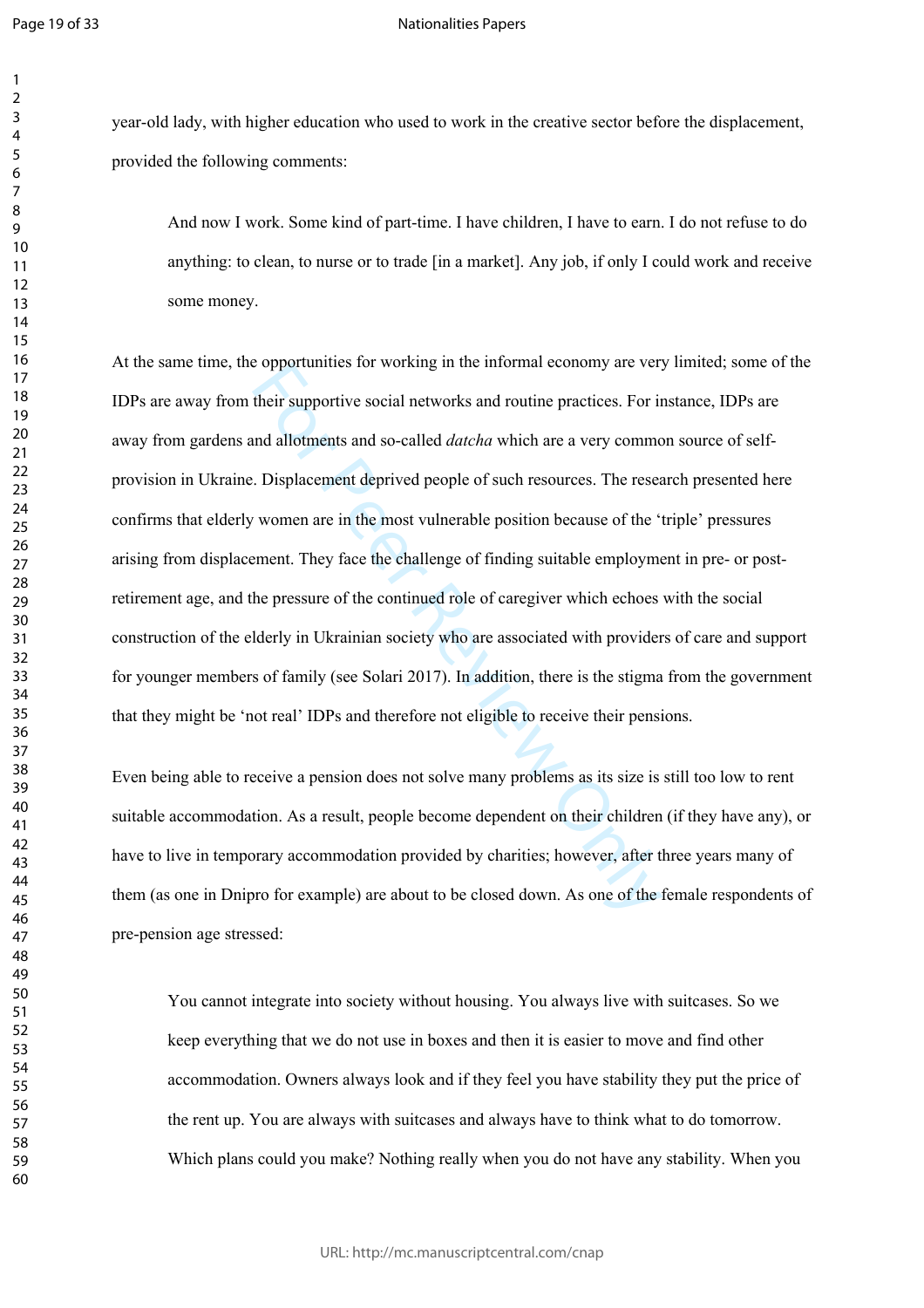are young you can live in rented flats. But when you are elderly – and touchwood will not get sick – which landlord would keep you in a flat? It is very frustrating" (female, 58 years old, from Luhansk oblast, lives in Kharkiv).

e USA embassy as a protest about paying a tourist fee and u<br>
017). Some of the dormitories are still under construction are<br>
work. For example, the new dormitory in Kirovohrad oblast<br>
undesirable location – it is remote an Accommodation is a major problem for IDPs. Dormitories provided by the state for IDPs were not able to accommodate everyone in need. Furthermore, some IDPs have been asked to leave their accommodation, and rental prices have increased. In Kyiv, residents of a dormitory for IDPs had a hunger strike near the USA embassy as a protest about paying a tourist fee and utilities bills (Hromasdke Radio 2017). Some of the dormitories are still under construction and often the location is far from available work. For example, the new dormitory in Kirovohrad oblast does not have many IDPs because of its undesirable location – it is remote and there is little nearby work (Vozle 2017). In many cases the decisions on the provision of accommodation in the temporary dormitories were made on a first come, first served basis which created inequality between IDPs. There are no legal mechanisms to provide social housing for the most vulnerable categories of IDPs (the elderly, people with disabilities, and single parents). The temporary dormitory in one town (its name hidden to protect anonymity) was closing down, and IDPs were offered the choice of moving to a dormitory in another oblast. This would have massive implications on their everyday life, considering that among those who lived in that dormitory are elderly people and women with disabilities. For example, the following informant felt very frustrated when she shared her worries:

We were offered to move to different city – to Sumy or Kryvyi Rih – I do not remember now. But we are not stray musicians, rights? We are temporally displaced people. When the war will be finished we will go back home. How could we return there if we live in those two rooms where they placed us? I do not know. Where could I go to another city? Children go to kindergarten. Lena – to kindergarten, Irina – to school, Anna – to college. Olga – in spite the fact that she has disability, has bronchial asthma – she went to work in the factory informally. What to do? I would like to work but I cannot physically, I have such a rare disease, one in a

 $\mathbf{1}$  $\overline{2}$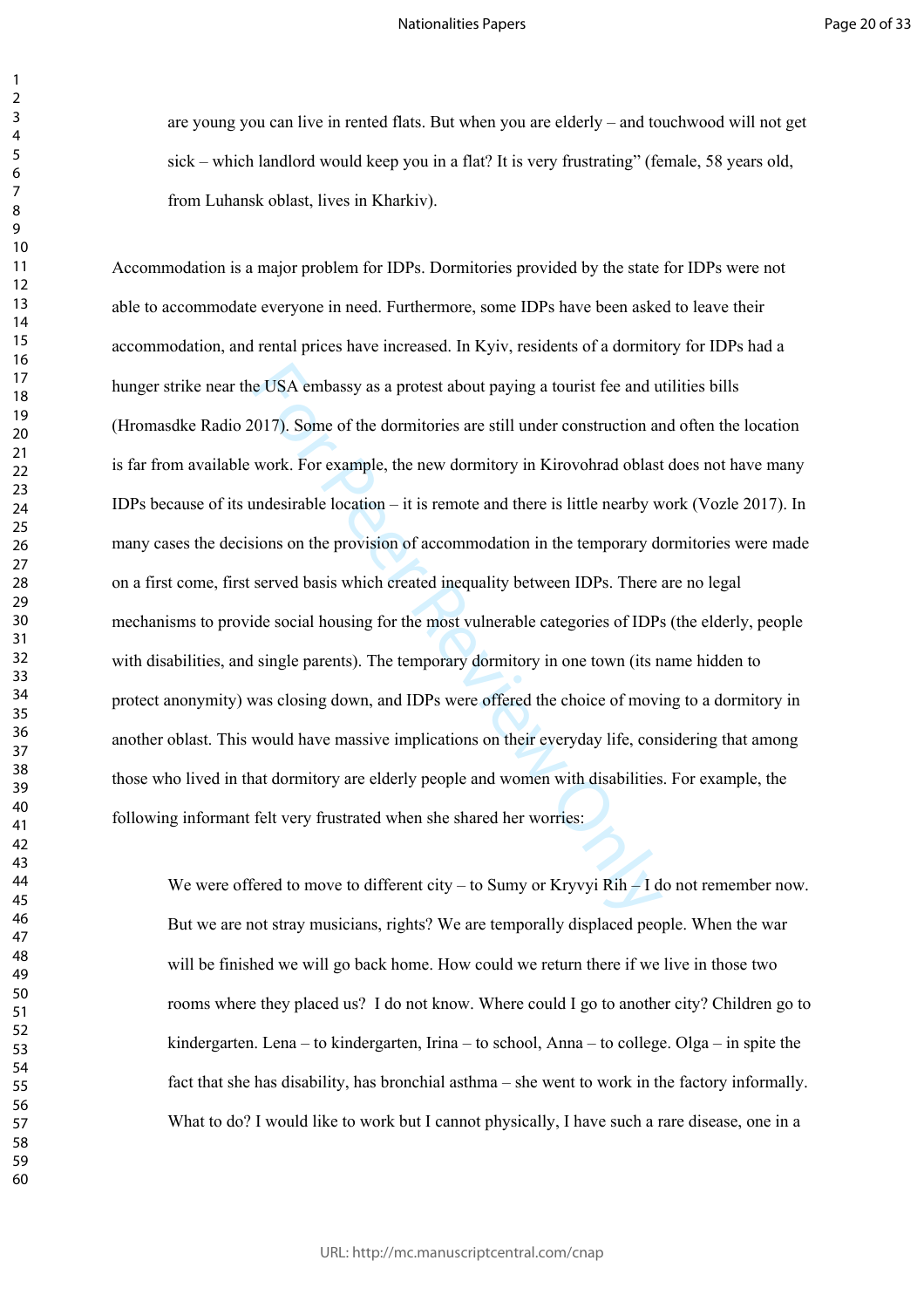$\mathbf{1}$  $\overline{2}$  $\overline{3}$  $\overline{4}$  $\overline{7}$ 

### Nationalities Papers

million people… I have to stop after each 20 metres walking (female, 50 years old, names have been changed).

1 GCA. Some of the IDPs who have friends and relatives liventuated in the authorities that support only those who moved to GC participants of the focus-group, an elderly women, mentione move [from war-torn territories] the The new scheme of 50/50 where the IDP receives half the price of a property and covers the rest themselves has not met with enthusiasm from either IDPs or NGOs, as the time lines and conditions are not transparent, and also it excludes vulnerable categories of IDPs. Almost all interviews with IDPs highlighted that housing issues are one of the most crucial factors when they think about their prospects of living in GCA. Some of the IDPs who have friends and relatives living in NGCA question the position of the authorities that support only those who moved to GCA and do not go back. As one of the participants of the focus-group, an elderly women, mentioned: "Some say that those who wanted to move [from war-torn territories] they moved. You know, well… But where? Does anyone invite you anywhere?" (focus group in Chernihiv 2017). Moreover, our respondents mentioned IDPs (mostly elderly) who had to move back [to NGCA] because of difficulties with accommodation, pensions and employment. Also, the impossibility in many cases of bringing elderly parents to the government controlled areas (due to housing issues in many cases), makes the choice to go back to the so-called self-proclaimed republics unavoidable. Then because people do not want to lose the status of an IDP they had to go back to GCA regularly for verifications to receive pensions. In sum, the lack of adequate policies towards IDPs force many of them to return to conflict areas.

According to the recent survey of 4290 people crossing the 'line of contact', conducted by the Rights for Protection in June–July 2017, in the five operating entry/exit checkpoints (EECPs) located in Donetsk and Luhansk oblasts 46.2% of the people who had moved to the government controlled territories had since returned (Rights for Protection 2017). For about half of the IDPs the high cost of rented accommodation was the main factor behind this decision. Similarly, the International Organization for Migration (IOM) revealed that among those who returned to NGCA, 57% are retired people, and the most common reasons for return were possession of property which results in people not having to pay rent (64%) and 'family reasons' (43%) (IOM 2018, 53–54). Regarding family reasons, interviewees indicated that people with caring responsibilities for their elderly parents or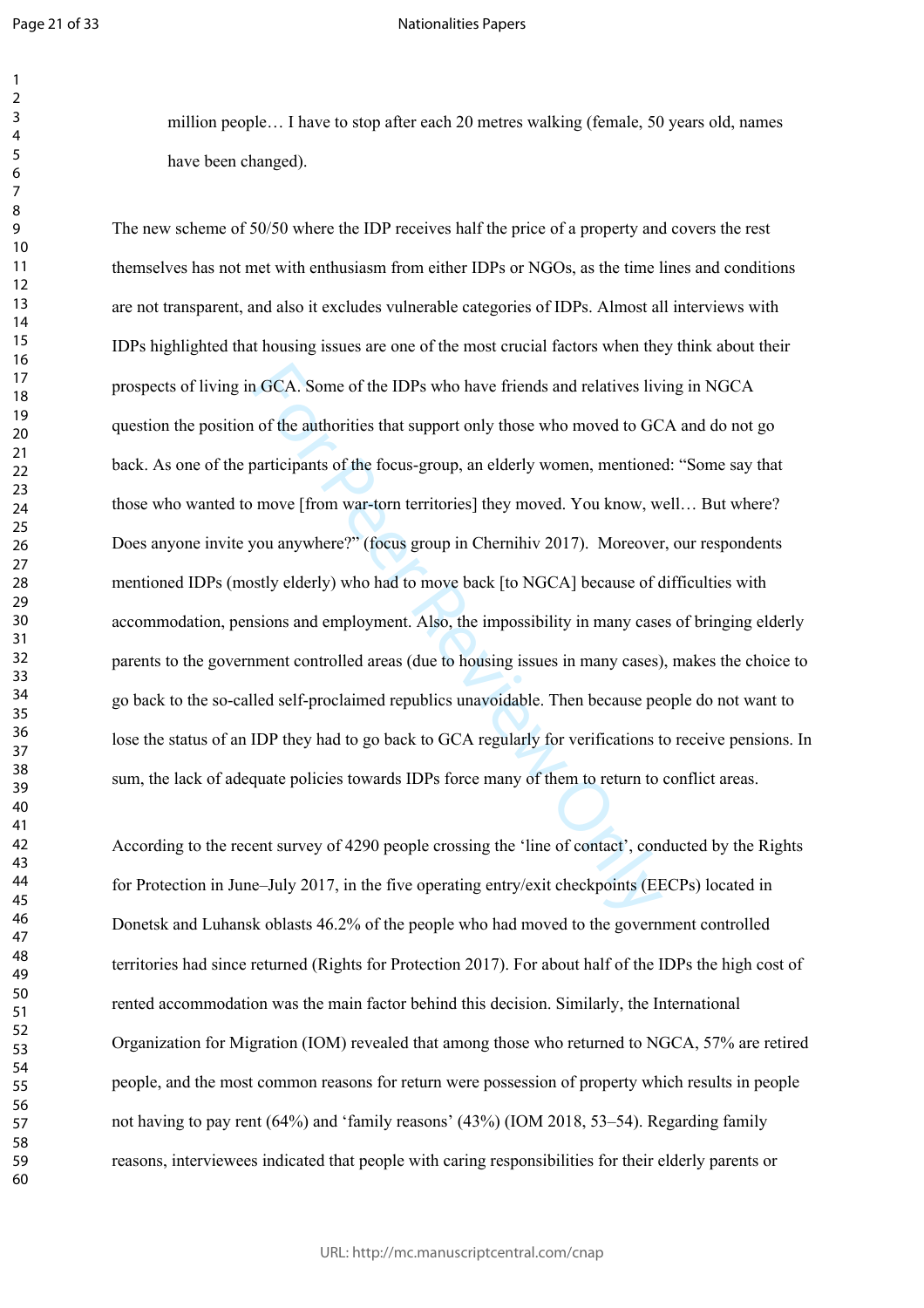relatives with disabilities who cannot leave NGCA, often return to their former homes because they cannot easily visit their dependent relatives, due to restrictions in crossing the control line. As noted above, they cannot take the dependent family members to other parts of Ukraine because of the already indicated issues with pensions and accommodation. Taken together, these results demonstrate that there is a lack of recognition of the intersectionality of IDPs in state policies towards forced displaced people and what can be called 'forced return' when people have to go back to the territories where there is still armed conflict, which place them in conditions of bigger humanitarian concern because of lack of infrastructure and danger to safety in general.

# **Conclusions**

Trastructure and danger to safety in general.<br>
frastructure and danger to safety in general.<br>
ed an intersectional approach and employed Massey's (2009)<br>
ord technical landscapes of social control and discursive land<br>
of b This article has offered an intersectional approach and employed Massey's (2009) 'power geometry' concept. It also explored technical landscapes of social control and discursive landscapes of social power as modalities of bordering space which politically situate internally displaced people within a protracted conflict. Recent debates show territory is "a capability with embedded logics of power and of claim-making" (Sassen 2013, 23), and in Ukraine control over borders and space is amplified because of the ambiguity of the status of the population from NGCA. Not only physical checkpoints become landscapes of technical control but discursive landscapes of social power bordering the space become policies towards the IDPs who need to have registered status and pensions.

The different spatial powers which are exercised in Ukraine, between the government and nongovernment controlled areas, enable authorities to distinguish between IDPs and those who reside in non-government controlled territories and allows them to construct IDPs as terrorist supporters, despite the extreme socio-economic marginalization many of them endure. This (in Collins' (1990) terms) is reflected in both structural and disciplinary policies towards IDPs. In terms of temporality and space the socio-political construction of IDPs by the authorities is static and one of control. For example, to maintain IDP status citizens must declare to the authorities their place of residence and they are not allowed to leave the GCA of Ukraine for more than 60 days. Some IDPs, especially young people and those who have resources, try to avoid being placed in such 'power geometry', and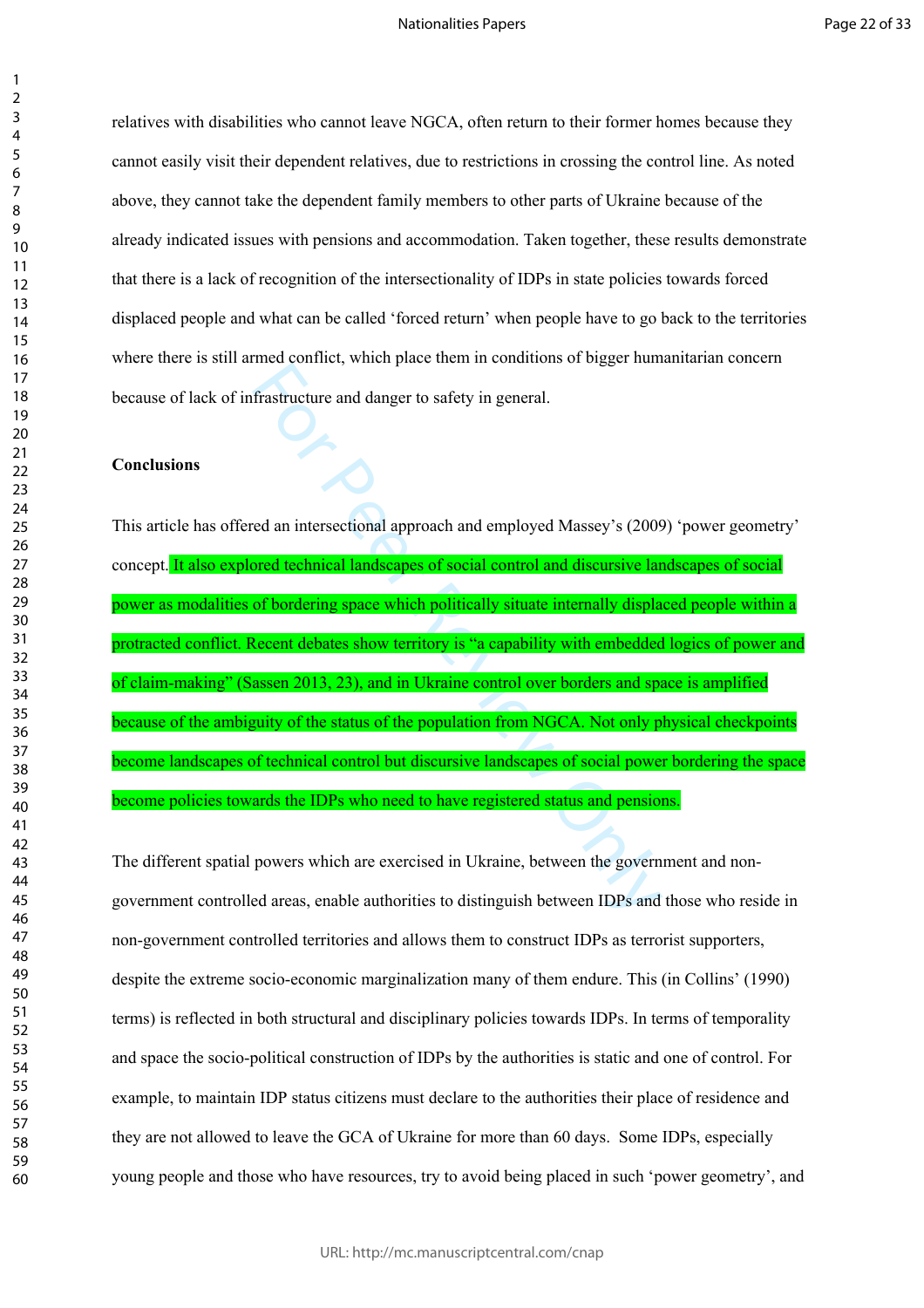$\mathbf{1}$  $\overline{2}$ 

### Nationalities Papers

thus do not obtain the legal status of internally displaced person to escape government control and observation. Those who do require state support, especially the elderly and people with disabilities or injuries from war, are affected in their everyday life by the above regime of verifications, even though registration with the state does not mean that their specific needs are provided for by the government. Moreover, the space within GCA is affected by the fact that IDP pensioners living there are constructed by the state as 'pension tourists' if they return to NGCA even if only for a very brief period of time. This distinction has enabled the Ukrainian government to suspend the pensions to thousands of elderly people and people with disabilities who rarely, or never, return to the war-torn territories.

manuscal and statistical developting to the last of state<br>people and people with disabilities who rarely, or never, rett<br>displacement with gender and older age and the lack of state<br>DPs, together with the lack of the econo The intersections of displacement with gender and older age and the lack of state recognition of these differing groups of IDPs, together with the lack of the economic resources for social policy, produces multiple forms of social exclusion. This includes the lack of affordable and appropriate accommodation, suspension of pension and benefits and lack of the specialised free medical support for those who were injured during the war. The situation of elderly IDPs and people with disabilities, and the violation of their rights is a significant consequence of the conflict. However, because those whose rights are violated often do not have a voice, including the right to vote in local elections, only NGOs and international organizations are very active in promoting rights of pensioners and IDPs (see Kuznetsova et al. 2018; Kuznetsova 2019) though considering the long time since the start of war, the success is much delayed. As a result, it forces some of them to go back to NGCA. In these conditions, the opportunities for reconciliation and social cohesion in Donbas can be very restrained. This lack of a humanitarian perspective, and the authorities' rhetoric which does not make IDPs feel welcome, can be challenging for social cohesion.

The research presented in this article highlights the need for an analysis of both state policy and the intersectional experiences of the forcibly displaced people, the number of which grows daily around the world, in a context of power geometry and **modalities of borders**. It highlighted the opportunities of this approach in analyzing how the reaction to the war brings authorities to perceive displaced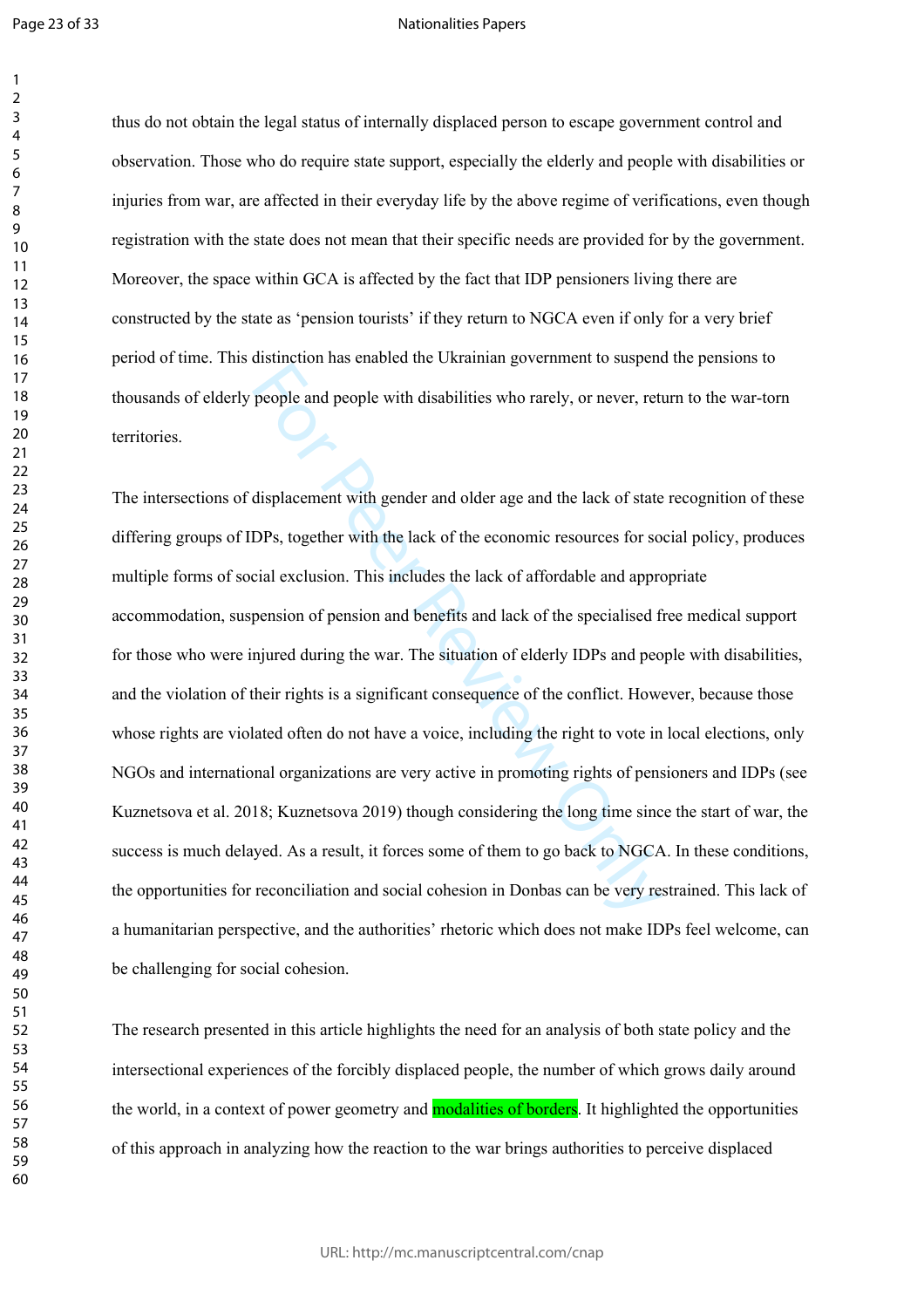people as a static category and reproduces war-lexicon in policies which fractures and borders the space of everyday life.

Future research should target developing better tools for understanding the cross-border experience of displaced people who go back to the separatists' regions and its impact on their sense of belonging, and intersections between regional and nation–state belonging. Overall in Ukraine, there are at least three million people who have been deprived of full access to citizens' rights: this could protract the everyday uncertainties faced by IDPs during the current conflict. While neglecting IDPs' electoral, property and pension rights, the country might face, not only a population loss, but also a deeper gap between civil society and state.

# **References**

es faced by IDPs during the current conflict. While neglecti<br>
rights, the country might face, not only a population loss, b<br> *x* and state.<br>
get Anderson, Nicholas Van Hear, Madeleine Sumption, Fra<br>
Rachel Humphries, and S Allen, William, Bridget Anderson, Nicholas Van Hear, Madeleine Sumption, Franck Düvell, Jennifer Hough, Lena Rose, Rachel Humphries, and Sarah Walker. 2018. "Who counts in crises? The new geopolitics of international migration and refugee governance." *Geopolitics* 23 (1): 217–243. Anthias, Floya. 2012. "Transnational Mobilities, Migration Research and Intersectionality." *Nordic Journal of Migration Research* 2 (2): 102–110. doi:<https://doi.org/10.2478/v10202-011-0032-y> Anthias, Floya. 2013. "Hierarchies of Social Location, Class and Intersectionality: Towards a Translocational Frame." *International Sociology* 28 (1): 121–138. Anthias, Floya, and Nira Yuval-Davis. 1983. "Contextualizing Feminism-Gender, Ethnic and Class Divisions." *Feminist Review* 15 (1): 62–75. Atkinson, Rowland, and John Flint. 2001. *Accessing Hidden and Hard-to-Reach Populations:* 

*Snowball Research Strategies*. (Social Research Update No. 33). Guildford: Department of Sociology, University of Surrey

Bastia, Tanja. 2014. "Intersectionality, Migration and Development." *Progress in Development Studies* 14 (3): 237–248.

Brun, Cathrine. 2003. "Local Citizens or Internally Displaced Persons? Dilemmas of Long Term Displacement in Sri Lanka." *Journal of Refugee Studies* 16 (4): 376–397.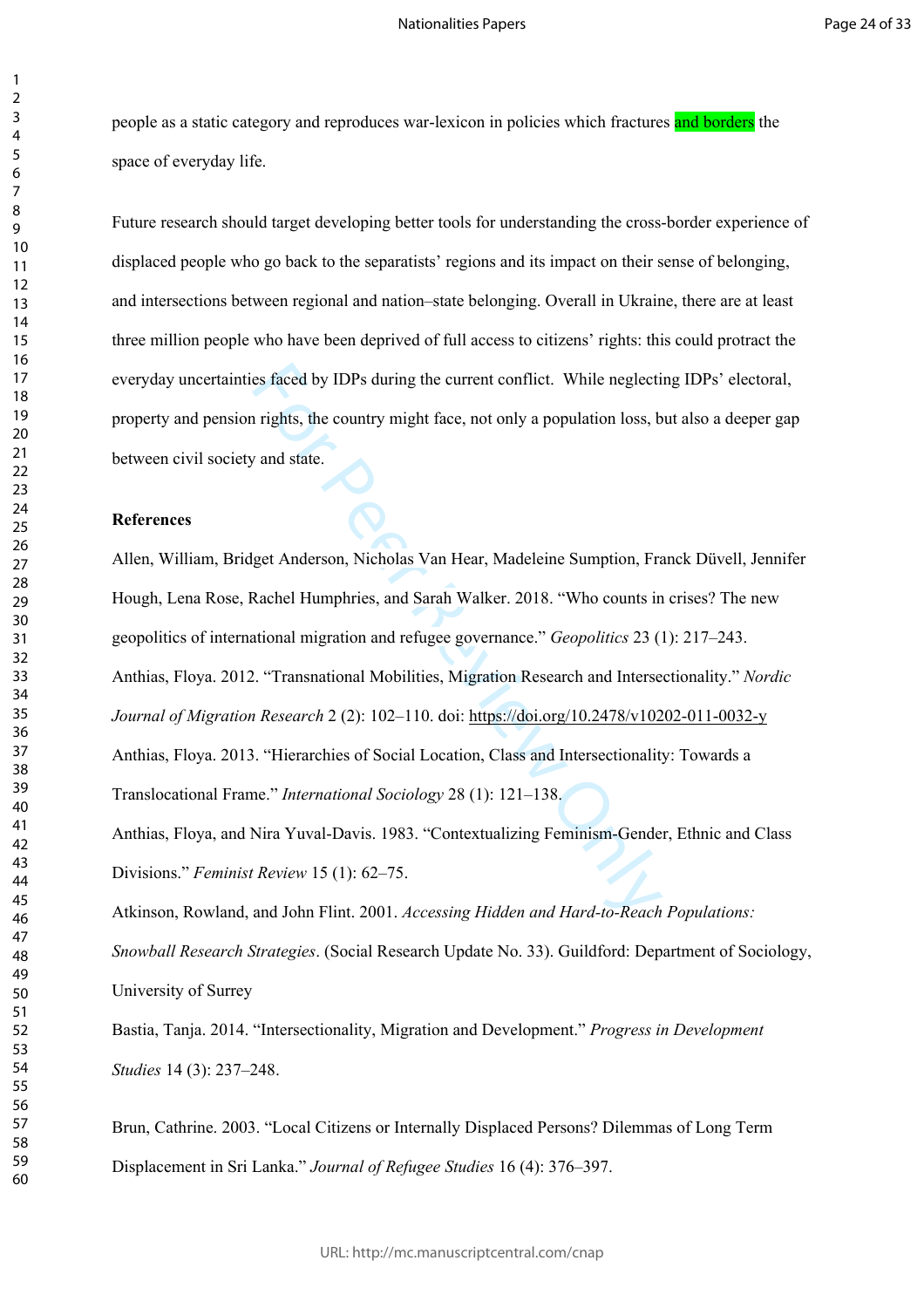| 1                            |
|------------------------------|
| 2                            |
| 3                            |
| 4                            |
| 5                            |
| 6                            |
|                              |
| 8                            |
| d<br>J                       |
| $\overline{10}$              |
| 1<br>$\mathbf{1}$            |
| 1<br>C                       |
| $\overline{1}$ :<br>3        |
| $\overline{14}$              |
| 15                           |
|                              |
| 16                           |
| 1                            |
| 18                           |
| 19                           |
| 20                           |
| $\overline{21}$              |
| $\overline{2}$<br>2          |
| $\overline{2}$<br>3          |
| $^{24}$                      |
| 25                           |
| $\frac{26}{5}$               |
| $^{27}$                      |
| 28                           |
| 29                           |
| 30                           |
| $\mathbf{S}$<br>1            |
| $\overline{\mathbf{3}}$<br>C |
| $\overline{\mathbf{3}}$<br>ξ |
| 34                           |
| 35                           |
| 36                           |
|                              |
| 37                           |
| $\overline{\bf 8}$           |
| 39                           |
| 40                           |
| 41                           |
| 42                           |
| 43                           |
| 44                           |
| 45                           |
| 46                           |
| 47                           |
| 48                           |
| 49                           |
| 50                           |
| 51                           |
| 52                           |
| 5:<br>3                      |
| 54                           |
| 55                           |
| 56                           |
| 57                           |
| 58                           |
| 59                           |
| 60                           |
|                              |

Bulakh, Tania. 2017. "'Strangers Among Ours': State and Civil Responses to the Phenomenon of Internal Displacement in Ukraine." in *Migration and the Ukraine Crisis: A Two-Country Perspective,* edited by Pikulicka-Wilczewska, A. & Uehling. E-International Relations, Bristol 49–61.

Cassidy, Kathryn, Nira Yuval-Davis, and Georgie Wemyss. 2018. "Debordering and everyday (re) bordering in and of Dover: Post-borderland borderscapes." *Political Geography* 66: 171–179.

# Collins, Patricia Hill. 1990. *Black Feminist Thought: Knowledge, Consciousness and the Politics of Empowerment.* New York and London: Routledge.

Crenshaw, Kimberle. 1991. "Mapping the Margins: Intersectionality, Identity Politics, and Violence against Women of Color." *Stanford Law Review* 43 (6): 1241–1279.

Duncan, Christopher R. 2005. "Unwelcome Guests: Relations Between Internally Displaced Persons and Their Hosts in North Sulawesi, Indonesia." *Journal of Refugee Studies* 18 (1): 25–46.

Dijstelbloem, Huub, and Dennis Broeders. "Border surveillance, mobility management and the shaping of non-publics in Europe." *European Journal of Social Theory* 18.1 (2015): 21-38.

Durnyeva Tatiana, Jepsen, Harald Hartvig, Roberts Hannah. (2019) *"IDP's Electoral Participation Gap." Journal of Internal Displacement* 9 (1): 5–35.

**Example 2018 Internals Controls 2018 Internals Controls 2019**<br>
Fork and London: Routledge.<br>
1991. "Mapping the Margins: Intersectionality, Identity Po<br>
olor." *Stanford Law Review* 43 (6): 1241–1279.<br>
18. 2005. "Unwelcome Erevelles, Nirmala, and Andrea Minear. 2010. "Unspeakable Offenses: Untangling Race and Disability in Discourses of Intersectionality." *Journal of Literary & Cultural Disability Studies* 4 (2): 127–145.

Ferris, Elizabeth, Suleiman Mamutov, Kateryna Moroz, and Olena Vynogradova. 2015. "Off to a Shaky Start: Ukrainian Government Responses to Internally Displaced Persons." *Brookings*. May 2015. https://www.brookings.edu/wp-content/uploads/2016/06/Ukrainian-Govt-Responses-to-Internal-Displacement-May-2015.pdf

Gerasimenko, Ganna. 2016. "Current Position and Needs Assessment for Internally Displaced Women in Ukraine." *Demography and Social Economic* 2 (27): 183–194. https://dse.org.ua/arhcive/27/14.pdf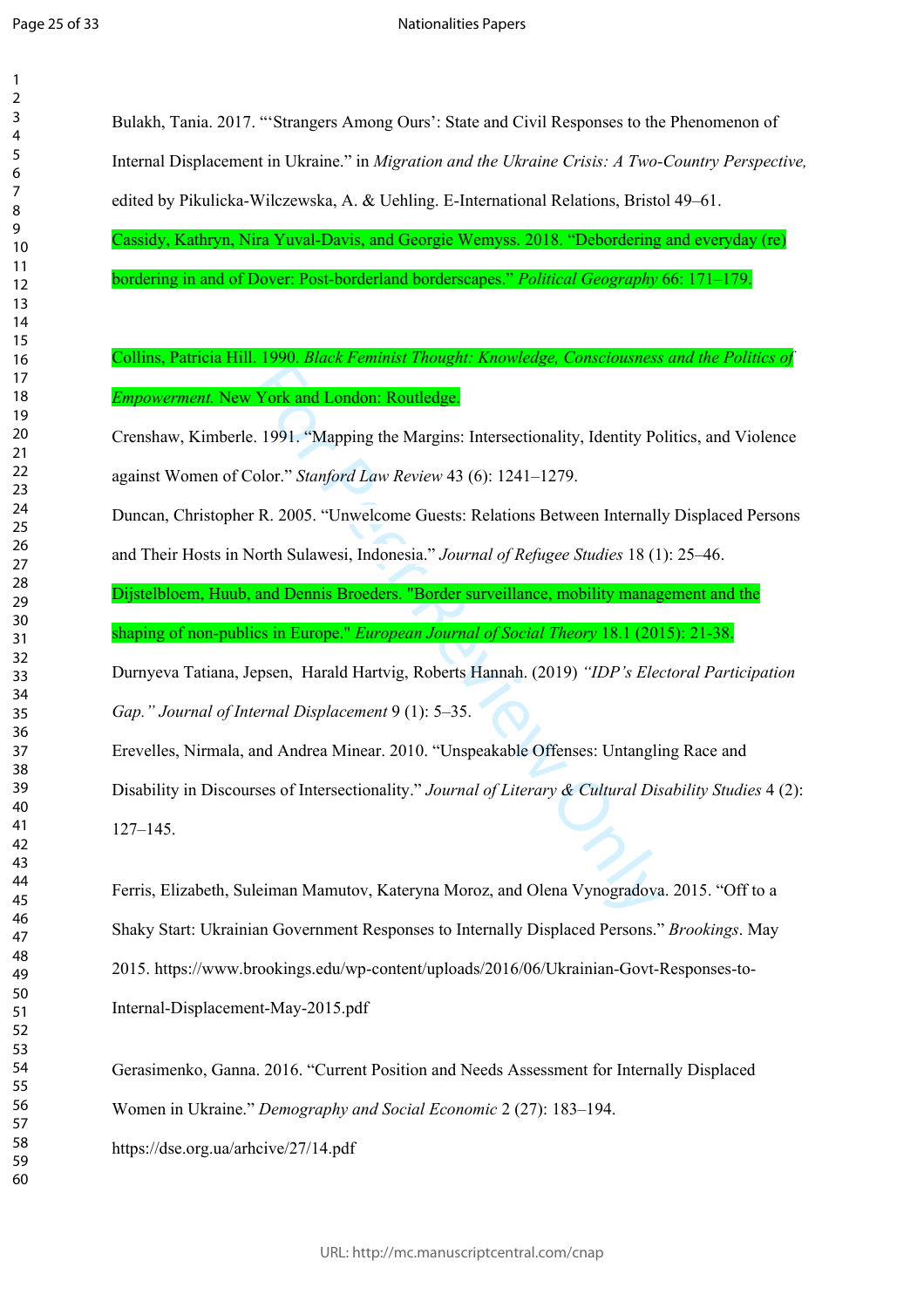Green, Gill, Charlie Davison, Hannah Bradby, Kristine Krause, Felipe Morente Mejías, and Gabriele Alex. 2014. "Pathways to Care: How Superdiversity Shapes the Need for Navigational Assistance." *Sociology of Health & Illness* 36 (8): 1205–1219.

Grzymala-Kazlowska, Aleksandra, and Jenny Phillimore. 2018. "Introduction: rethinking integration. New perspectives on adaptation and settlement in the era of super-diversity." *Journal of Ethnic and Migration Studies* 44 (2): 179–196.

Hankivsky, Olena, and Ashlee Christoffersen. 2008. "Intersectionality and the Determinants of Health: a Canadian Perspective." *Critical Public Health* 18 (3): 271–283.

HelpAge International. 2018. *Baseline Report Emergency Protection-based Support to Conflict Affected Older Women and Men in the GCAs Locations of Donetsk and Luhansk Oblasts* 

https://reliefweb.int/sites/reliefweb.int/files/resources/helpage\_baseline\_report\_usaid\_echo\_july\_2018\_ .pdf

Hopkins, Peter, and Rachel Pain. 2007. "Geographies of Age: Thinking Relationally." *Area* 39 3: 287–294.

Perspective." Critical Public Health 18 (3): 271–283.<br>al. 2018. *Baseline Report Emergency Protection-based Suppen and Men in the GCAs Locations of Donetsk and Luhansk*<br>sites/reliefweb.int/files/resources/helpage\_baseline\_ Hromadske radio. 2017. "Pìd posolʹstvom SŠA rozpočali goloduvannâ pereselencì" [Near the USA embassy IDPs are on hungerstrike] 2017. 16 October 2017. Accessed October, 28 2017. https://hromadske.radio/news/2017/10/16/pid-posolstvom-ssha-rozpochaly-goloduvannyapereselenci-fotoHromadske. 13 May 2019. "Kyiv court to Consider Criminal Proceedings Against Ukraine's Social Minister"

[https://en.hromadske.ua/posts/kyiv-court-to-consider-opening-criminal-proceedings-against-ukraines](https://en.hromadske.ua/posts/kyiv-court-to-consider-opening-criminal-proceedings-against-ukraines-social-minister)[social-minister](https://en.hromadske.ua/posts/kyiv-court-to-consider-opening-criminal-proceedings-against-ukraines-social-minister)

Human Rights Watch. 2018. "Ukraine: Barriers to Free Movement for Older People Dangerous Bridge from Armed Group Area" https://www.hrw.org/news/2018/11/29/ukraine-barriersfree-movement-older-people

International Organisation of Migration. 2018. *National Monitoring System Report on the Situation of Internally Displaced Persons*. March 2018. Accessed May, 8 2018.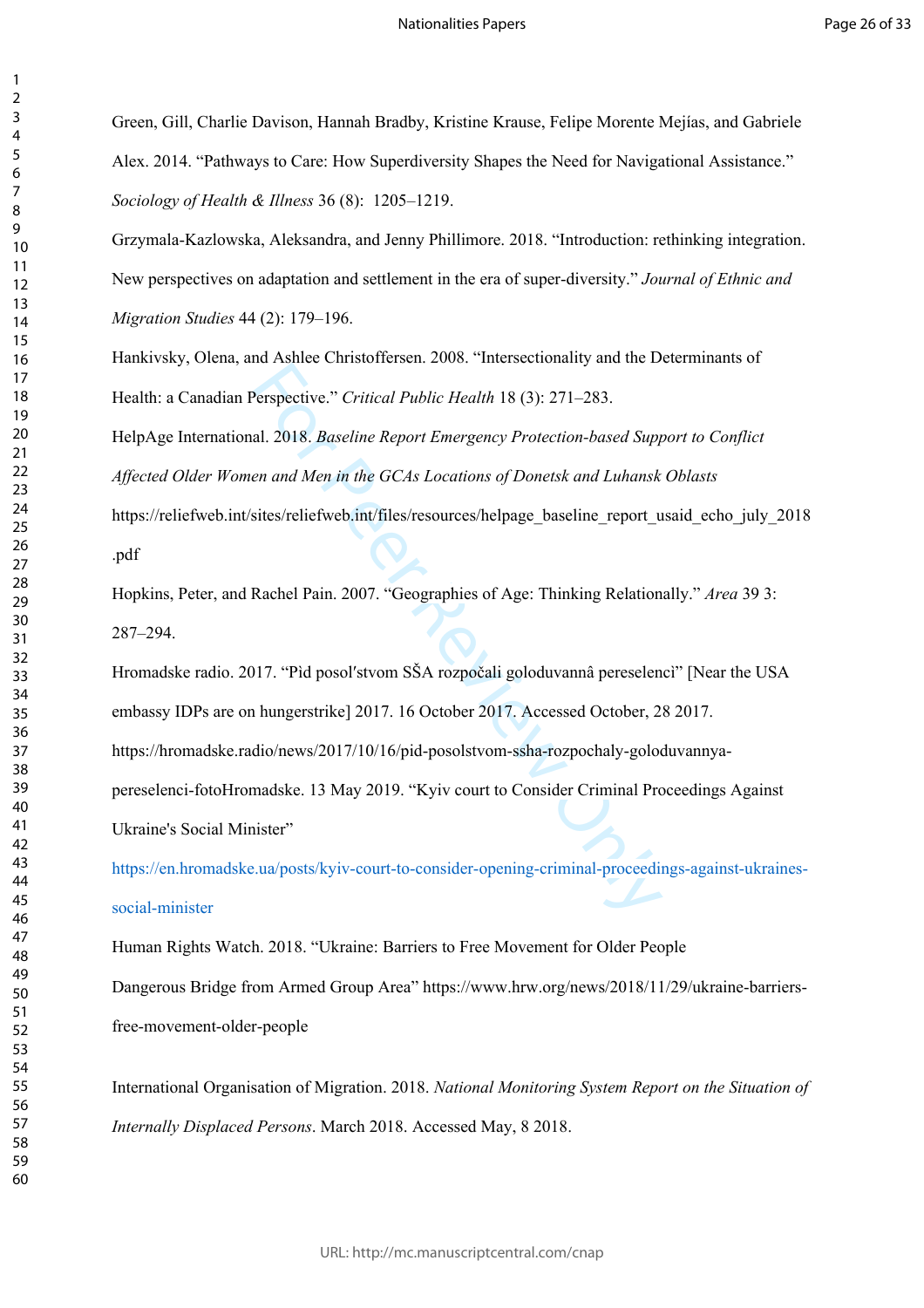$\mathbf{1}$  $\overline{2}$ 

https://reliefweb.int/report/ukraine/national-monitoring-system-report-situation-internally-displacedpersons-march-2018

Ivankova-Stetsuk, Oksana, Grigoryi Seleshuk. 2017. *Dolaûči rozlomi-2: rozširennâ prostoriv mirotvoreniâ v teritorialʹnыh gromadah Ukraini* Striy, Ukrpol

Jones, Reece, and Corey Johnson. *Placing the border in everyday life*. Routledge, 2016.

Krasniqi, Gëzim, and Dejan Stjepanović. 2015. "Uneven Citizenship: Minorities and Migrants in the Post-Yugoslav Space." *Ethnopolitics* 14 (2): 113–120.

Kuzio, Taras. 2016. "Soviet and Russian anti-(Ukrainian) nationalism and re-Stalinization."

*Communist and Post-Communist Studies*, 49 (1), 1–13.

Kuznetsova, Irina, and John Round. 2019. "Postcolonial Migrations in Russia: The Racism,

Informality and Discrimination Nexus." *International Journal of Sociology and Social Policy* 39

 $(1/2): 52-67.$ 

Kuznetsova, Irina, Mikheieva, Oksana, Gulyieva, Gulara, Dragneva, Rilka, and Mykhnenko, Vlad. 2018. *Policy Briefing Paper. The Social Consequences of Population Displacement in Ukraine: The Risks of Marginalization and Social Exclusion.* DOI 10.5281/zenodo.121783

Ethnopolitics 14 (2): 113–120.<br>
"Soviet and Russian anti-(Ukrainian) nationalism and re-Statement and Russian anti-(Ukrainian) nationalism and re-Statement and Russian anti-(Ukrainian) nationalism and re-Statement of Socie Kuznetsova, Irina. 2019. Vynuzhdenno peremeshhennye lica s jugo-vostoka Ukrainy, grazhdanskaja solidarnost' i volonterstvo [Forced displaced persons from south-east of Ukraine: civil solidarity and volonturing]. *Neprikosnovenny zapas, 123(1).*

https://www.nlobooks.ru/magazines/neprikosnovennyy\_zapas/123\_nz\_1\_2019/article/20837/

Kuznetsova, Irina, Oksana Mikheieva, Jon Catling, John Round, and Svitlana Babenko. 2019. Policy

briefing. *The Mental Health of IDPs and the general population in Ukraine*. DOI

10.5281/zenodo.2585564

Lefebvre, Henry. 1991. *The production of space.* Trans. D. Nicholson-Smith . Oxford, UK, and

Cambridge, MA : Blackwell.

Lipsky, Michael. 2010. *Street-level Bureaucracy, 30th ann. Ed.: Dilemmas of the Individual in Public Service*. Russell Sage Foundation.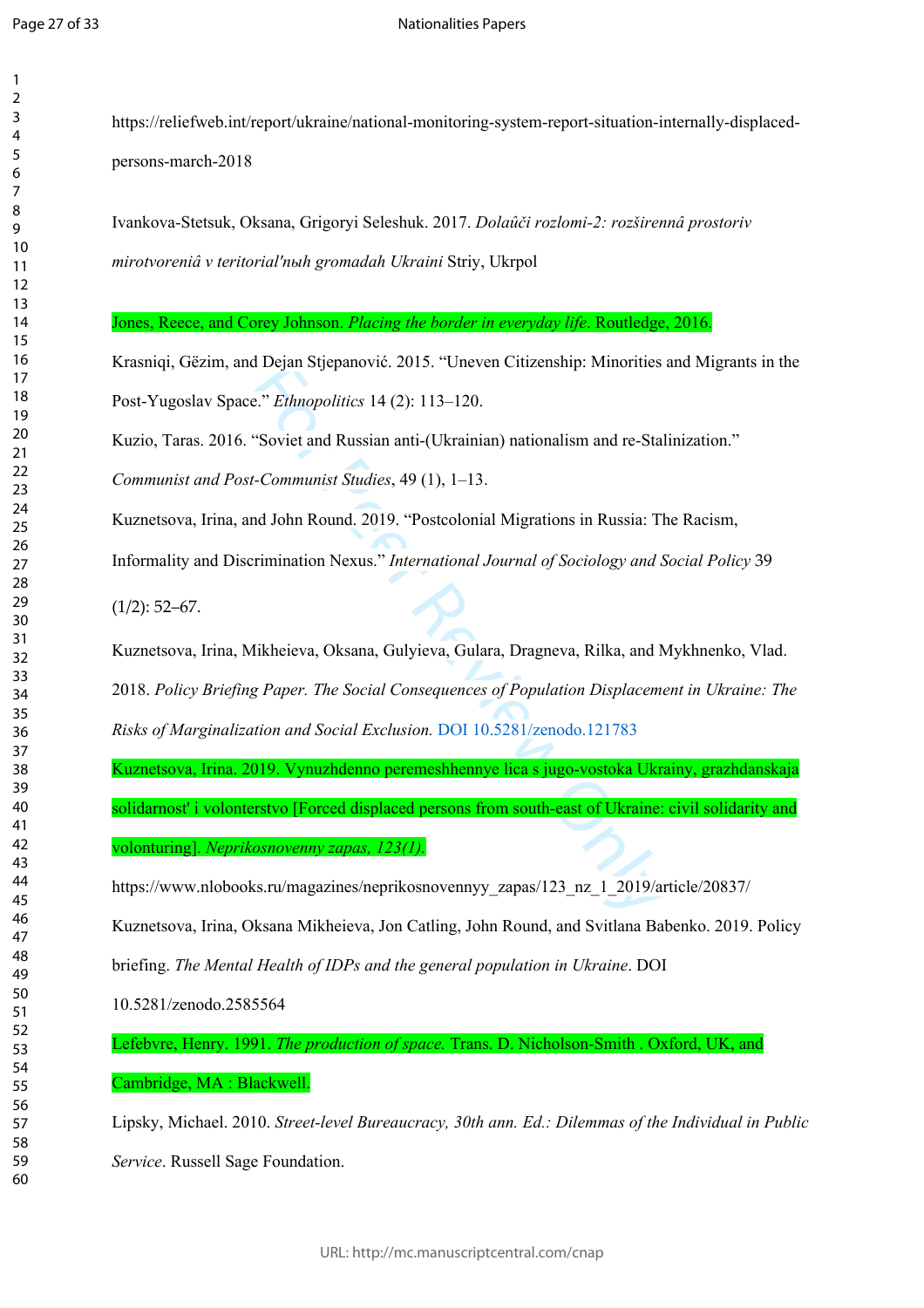Lister, Ruth. 2007. "Inclusive Citizenship: Realizing the Potential." *Citizenship Studies* 11 (1): 49–61.

Makhashvili, Nino, Jana Javakhishvili, I. Pinchuk, and Bayard Roberts. 2017. "Mental Health Conditions and Co-morbidities Among Internally displaced populations (IDPs) in Ukraine." *European Psychiatry* 41: S245. <https://doi.org/10.1016/j.eurpsy.2017.02.024>

Malyarenko, Tamara, and Stefan Wolff. 2018. The logic of competitive influence-seeking: Russia, Ukraine, and the conflict in Donbas. *Post-Soviet Affairs*, DOI: 10.1080/1060586X.2018.1425083

Massey, Doreen. 1994. *Space, place and Gender.* Cambridge: Polity Press.

Massey, Doreen. 2009. "Concepts of Space and Power in Theory and in Political Practice." *Documents d'Anàlisi Geogràfica* 55: 15–26.

McCall, Leslie. 2005. "The Complexity of Intersectionality." *Signs* 30 (3): 1771–1800. DOI: 10.1086/426800 https://www.jstor.org/stable/10.1086/426800

Mikheieva, Oksana. 2015. "Okupaciya, vijna ta inshi mozhlyvosti…" *Hendernyj zhurnal 'Ya'*, 2 (38): 7–9. https://ua.boell.org/uk/2015/09/24/genderniy-zhurnal-ya-no2-38-2015

Thet in Dollous. *Fost-Soviet Agatis*, DOT. 10.1060/1000560.<br> **14. Space, place and Gender. Cambridge: Polity Press.**<br>
19. "Concepts of Space and Power in Theory and in Political<br> *s d'Anàlisi Geogràfica* 55: 15–26.<br>
1. "T Ministry of Economic Development and Trade of Ukraine. 2017. *Sustainable Development Goals: Ukraine. 2017 National Baseline Report.* Accessed October, 4 2018. https://mfa.gov.ua/mediafiles/sites/poland/files/Sustainable\_Development\_Goals\_Ukraine.pdf

Ministry for Social Policy of Ukraine 23 March 2018 http://www.msp.gov.ua/news/15003.html

Ministry for the Temporary Occupied Territories and IDPs. 2018. S*trategy of Integration of Internally Displaced Persons and Implementation of Long-Term Solutions to Internal Displacement until 2020*. Accessed November, 30 2018. https://mtot.gov.ua/ua/government-adopted-implementation-plan-ofidp-integration-strategy.

 $\mathbf{1}$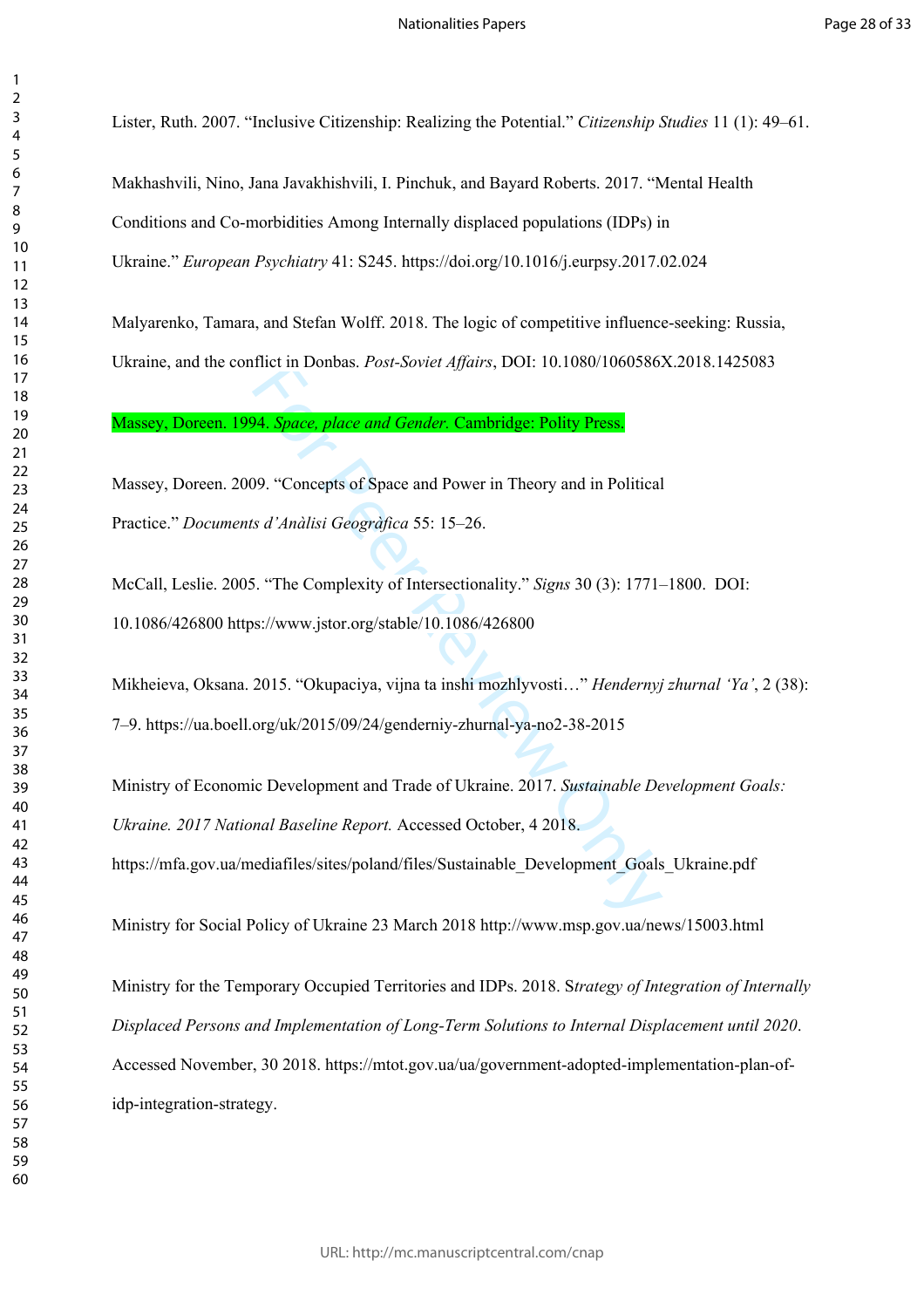| 1               |  |
|-----------------|--|
| 2               |  |
| 3               |  |
| 4               |  |
| 5               |  |
| 6               |  |
|                 |  |
| 8               |  |
|                 |  |
| 9               |  |
| 10              |  |
| 11              |  |
| $\overline{12}$ |  |
| 13              |  |
| $\overline{14}$ |  |
| 15              |  |
| 16              |  |
| $\overline{17}$ |  |
| 18              |  |
| 19              |  |
| 20              |  |
| $\overline{21}$ |  |
| 22              |  |
|                 |  |
| 23              |  |
| $\frac{24}{5}$  |  |
| 25              |  |
| 26              |  |
| $\overline{27}$ |  |
| 28              |  |
| 29              |  |
| 30              |  |
| $\overline{31}$ |  |
| $\overline{32}$ |  |
| 33              |  |
| $\frac{34}{5}$  |  |
| 35              |  |
|                 |  |
| 36              |  |
| 37<br>38        |  |
|                 |  |
| 39              |  |
| 40              |  |
| 41              |  |
| 42              |  |
| 43              |  |
| 44              |  |
| 45              |  |
| 46              |  |
| 47              |  |
| 48              |  |
| 49              |  |
| 50              |  |
| 51              |  |
| 52              |  |
| 53              |  |
|                 |  |
| 54              |  |
| 55              |  |
| 56              |  |
| 57              |  |
| 58<br>ξ         |  |

  Meissner, Fran, and Steven Vertovec. 2015. "Comparing super-diversity." *Ethnic and racial studies* (4): 541-555.

Mountz, Alison, and Nancy Hiemstra. 2014. "Chaos and Crisis: Dissecting the Spatiotemporal Logics of Contemporary Migrations and State Practices." *Annals of the Association of American Geographers* 104 (2): 382–390.

Müller, Martin. 2008. "Reconsidering the concept of discourse for the field of critical geopolitics: Towards discourse as language and practice." *Political Geography 27* (3 2008): 322–338.

Müller, Martin. 2018. "In Search of the Global East: Thinking between North and South." *Geopolitics*  1–22. <https://doi.org/10.1080/14650045.2018.1477757>

Nash, Jennifer C. 2008. "Re-thinking intersectionality." *Feminist Review* 89 (1): 1–15.

**s language and practice." Political Geography 27 (3 2008):**<br>
8. "In Search of the Global East: Thinking between North an<br>
10.1080/14650045.2018.1477757<br>
08. "Re-thinking intersectionality." *Feminist Review* 89 (1):<br>
1, J Nidzvetska, Svitlana, Jose M. Rodriguez-Llanes, Isabelle Aujoulat, Julita Gil Cuesta, Hannah Tappis, Joris AF van Loenhout, and Debarati Guha-Sapir. 2017. "Maternal and child health of internally displaced persons in Ukraine: a qualitative study." *International Journal of Environmental Research and Public Health* 14 (1): 54. doi:10.3390/ijerph14010054

OCHA. 2004. *The Guiding Principles on Internal Displacement.* Accessed April, 15 2018. <https://www.unhcr.org/protection/idps/43ce1cff2/guiding-principles-internal-displacement.html>

OCHA. 2017. *Breaking the Impasse. Reducing Proacted internal displacement as a collective outcome. Case Study Ukraine.* 

https://www.humanitarianresponse.info/system/files/documents/files/breaking the impasse case stu [dy\\_ukraine\\_en.pdf](https://www.humanitarianresponse.info/system/files/documents/files/breaking_the_impasse_case_study_ukraine_en.pdf)

OHCHR. 2018. *Report on the human rights situation in Ukraine 16 February to 15 May 2018*. Accessed September, 8 2018. https://www.ohchr.org/Documents/Countries/UA/ReportUkraineFev-May2018\_EN.pdf

Oslender, Ulrich. 2016. "The banality of displacement: Discourse and thoughtlessness in the internal refugee crisis in Colombia." *Political Geography* 50: 10–19.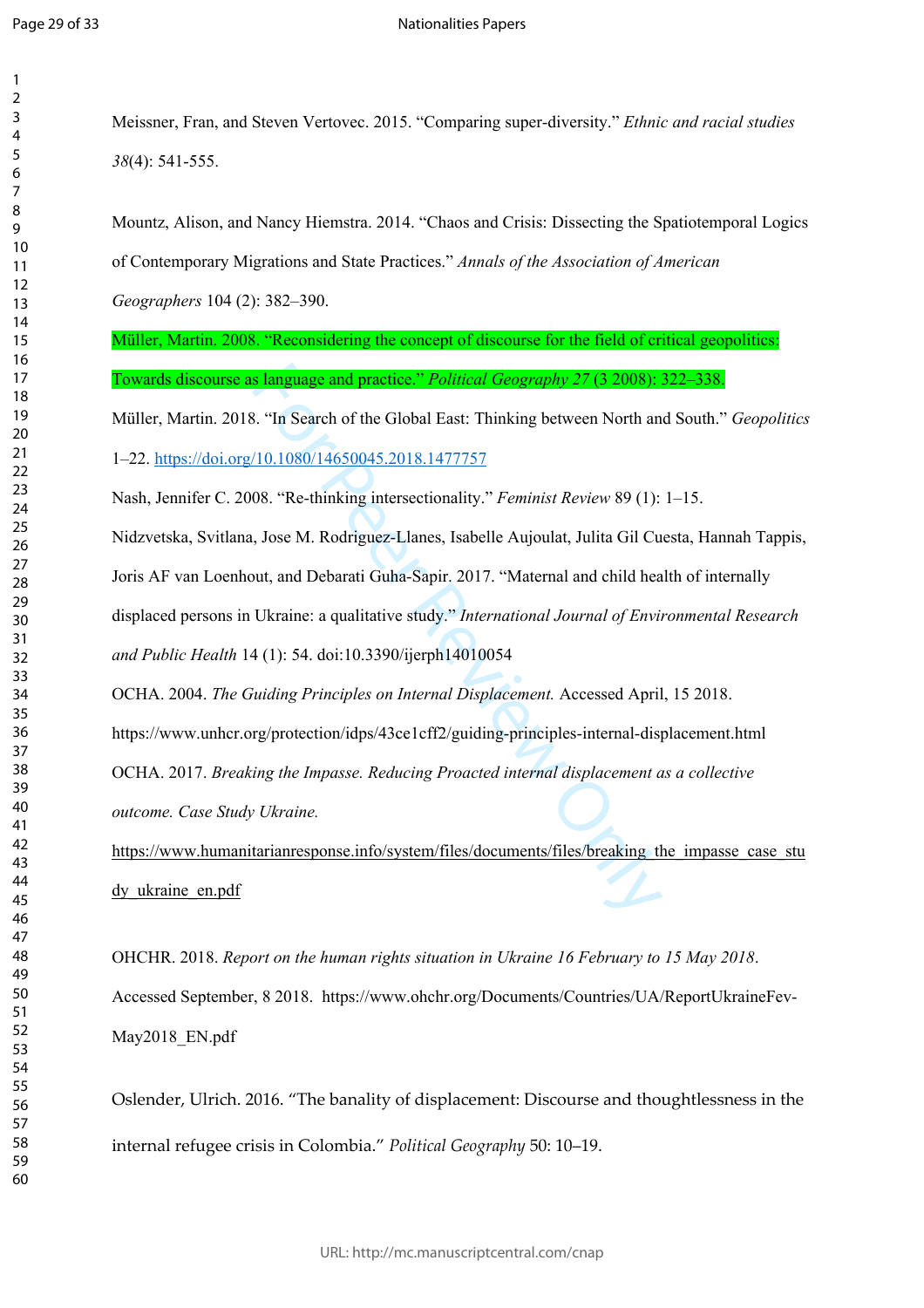Paasi, Anssi. 2009. "Bounded spaces in a 'borderless world': border studies, power and the

anatomy of territory." *Journal of Power* 2 (2): 213–234.

Paasi, Anssi. 2013. Borders and border-crossings. In *A New Companion to Cultural Geography*,

edited by Johnson, Nuala C., Richard H. Schein, and Jamie Winders. Wiley-Blackwell: 478–493.

Pain, Rachel, and Peter Hopkins. 2010. "Social geographies of age and ageism." in T*he Sage Handbook of Social Geographies* edited by Smith, Susan J., Pain, Rachel, Marston, Sallie, and Jones, John Paul III. London: Sage: 78–98.

Rekhviashvili, Lela. 2012. "Survival strategies of the poor and marginalised—The case of internally displaced people in Georgia." *SEER: Journal for Labour and Social Affairs in Eastern Europe* 15 (1): 123–135.

Rights to Protection. 2017. *Pravova sesіja dlja VPO-іnvalіdіv, jakі potrapili do spiskіv SBU* [Advocacy session for IDPs with disabilities which were included to the list of SSU] http://vpl.com.ua/uk/news/p3230/.

n: Sage: 78–98.<br>
2012. "Survival strategies of the poor and marginalised—Th<br>
3eorgia." *SEER: Journal for Labour and Social Affairs in E*<br>
2017. *Pravova sesija dlja VPO-invalidiv, jaki potrapili do s*<br>
or IDPs with disabi Roberts, Bayard, Nino Makhashvili, Jana Javakhishvili, Andrey Karachevskyy, Natalia Kharchenko, Marina Shpiker, and Erika Richardson. 2017. "Mental health care utilisation among internally displaced persons in Ukraine: results from a nation-wide survey." *Epidemiology and Psychiatric Sciences* 28 (1): 100–111.

Sakwa, Richard. (2014). *Frontline Ukraine: crisis in the borderlands.* (IB Tauris) Sasse, Gwendolyne, and Alice Lackner. 2018. "War and identity: the case of the Donbas in Ukraine." *Post-Soviet Affairs* 34 (2–3): 139–157.

Sassen, Saskia. 2013. "When territory deborders territoriality." *Territory, Politics, Governance* 1 (1):

# $21-45.$

Schrijvers, Joke. 1999. "Fighters, victims and survivors: constructions of ethnicity, gender and refugeeness among Tamils in Sri Lanka." *Journal of Refugee Studies* 12 (3): 307–333. Solari, Cinzia D. 2017. *On the Shoulders of Grandmothers: Gender, Migration, and Post-Soviet Nation-State Building.* Routledge.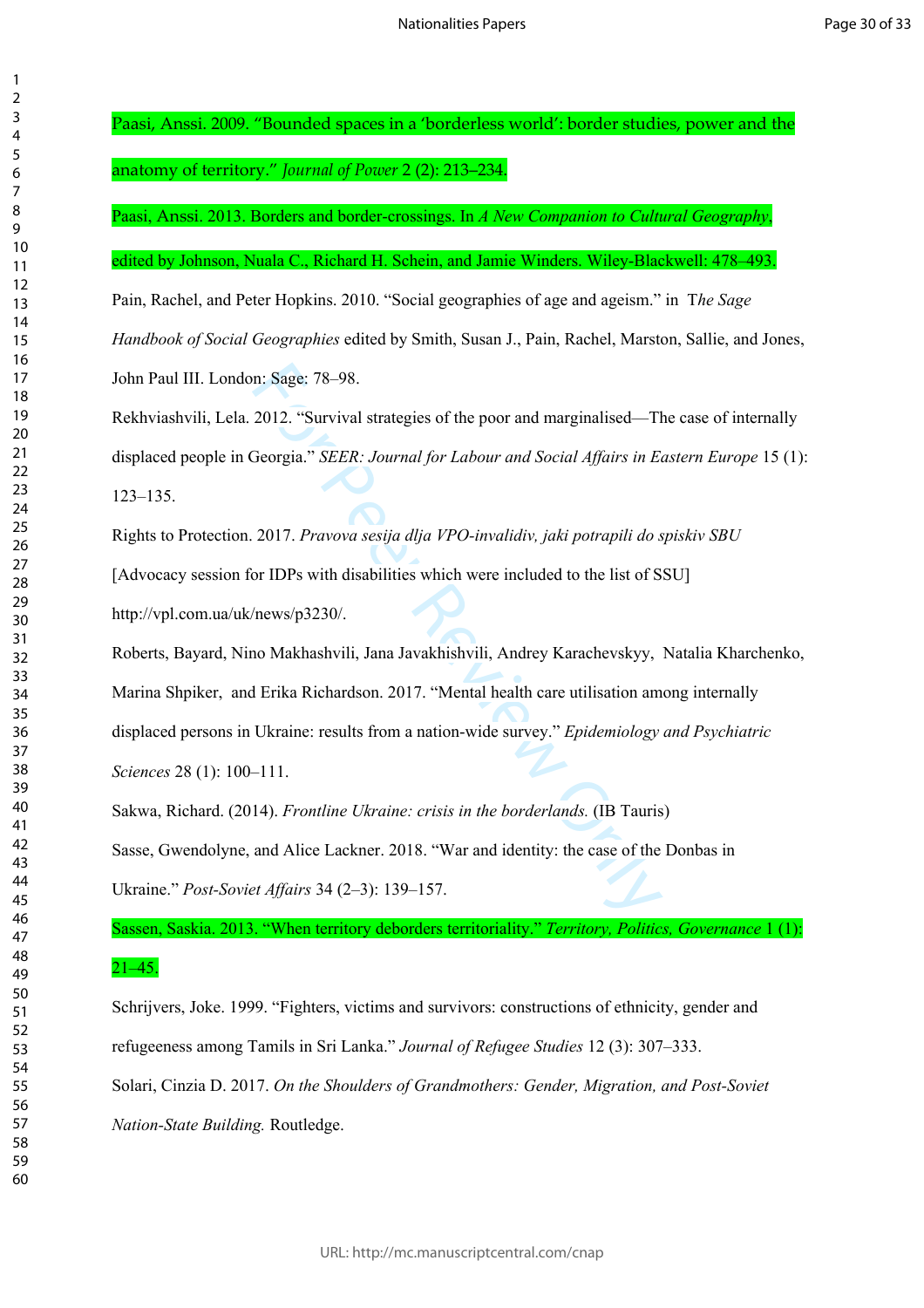$\mathbf{1}$  $\overline{2}$  $\overline{3}$  $\overline{4}$  $\overline{7}$  $\overline{9}$ 

|               | Tang, Lynn, and David Pilgrim. 2017. "Intersectionality, mental health and Chinese people in the UK: |
|---------------|------------------------------------------------------------------------------------------------------|
|               | a qualitative exploration." Mental Health Review Journal, 22 (4): 289-299.                           |
|               | Taradai, Daria. 2019. "Who is Ukraine's enemy: narratives in the military                            |
|               | communication regarding the war in Donbas." Russian Journal of Communication 11 (2): 141-156.        |
|               | The Right to Protection. 2017. Crossing the line of contact monitoring report. June-July 2017.       |
|               | Accessed September, 2 2017. http://vpl.com.ua/wp-content/uploads/2017/10/Crossing-the-line-of-       |
| contact_1.pdf |                                                                                                      |
|               | Tkachuk, Y. (2017) "Pensii pereselencam: ocheredi, otchajanie I infarkty" [Pensions for IDPs:        |
|               | lines, desperate and heart attacks] 28 March. Accessed 10 April 2017.                                |
|               | https://24tv.ua/ru/pensii_pereselencam_ocheredi_otchajanie_i_infarkty_n798965                        |
|               | UNHCR 2016. Ukraine. Refugees and internally displaced people with disabilities.                     |
|               | http://unhcr.org.ua/attachments/article/317/UNHCR%20UKRAINE%20Disabilities%20Update%20O              |
|               | CT16%20FINAL.pdf                                                                                     |
|               | UNHCR 2017. Protection monitoring update. Ukraine 1-31 August 2017.                                  |
|               | http://unhcr.org.ua/attachments/article/317/2017%2008%20UNHCR%20UKRAINE%20Protection%                |
|               | 20Monitoring%20update%20FINAL%20EN.pdf                                                               |
|               | UNHCR March 2017. Ukraine. Key messages on internal displacement. Accessed May, 30 2018.             |
|               | http://unhcr.org.ua/attachments/updates/2017%2003%20UNHCR%20UKRAINE%20Key%20Messag                   |
|               | es%20Briefing%20Note%20FINAL%20EN.pdf                                                                |
|               | UNHCR 2019 Online Maps and Dashboards: Map of Ukraine with Internally Displaced Persons              |
|               |                                                                                                      |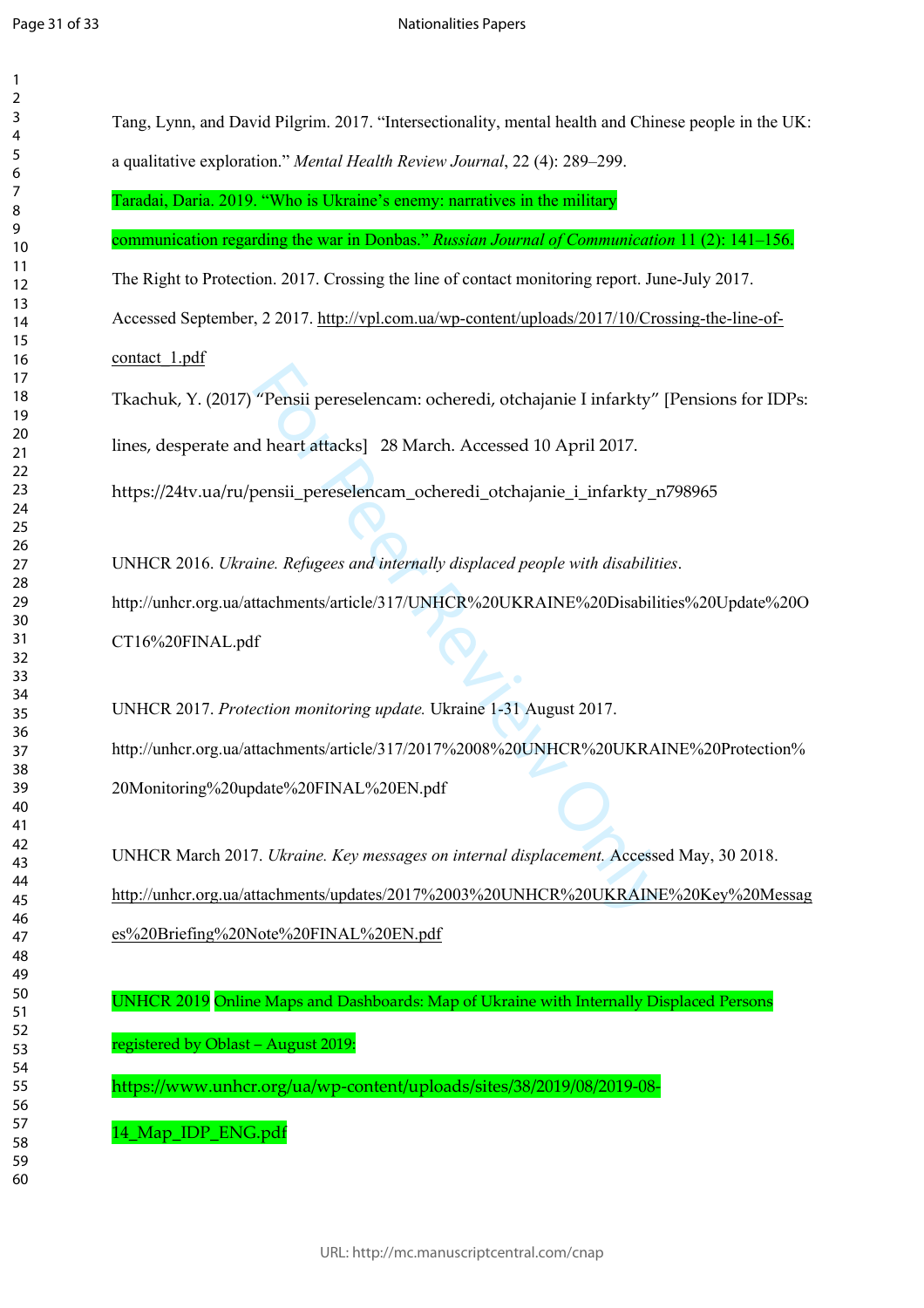UNIAN. 2014. "Denysova khochet poborot'' 'pensyonnyi turizm' v zone ATO". [Denysova wants to fight with 'pension tourism'] 10 November. https://economics.unian.net/soc/1007530-denisovahochet-poborot-pensionnyiy-turizm-v-zone-ato.html

United Nations Ukraine (2019) Freedom of movement across the line of contact in eastern Ukraine. Briefing Note. United Nations Ukraine.

[http://un.org.ua/images/documents/4716/Briefing%20Note%20Freedom%20of%20movement-](http://un.org.ua/images/documents/4716/Briefing%20Note%20Freedom%20of%20movement-eng.pdf)

UNISEF. 2018. *The Children of the Contact Line in East Ukraine 2017 Assessment Update*. Accessed September, 12 2018. https://www.unicef.org/ukraine/2018\_Assessment\_Update-web(1).pdf

Valentine, Gill. 2007. "Theorizing and researching intersectionality: A challenge for feminist geography." *The Professional Geographer* 59 (1): 10–21.

Vozle pochti pustogo obshchezhitiya takiye zhe bezlyudnyye detskaya i sportivnaya ploshchadki Bol'she chitayte zdes'" TSN.ua October, 10 2017. Accessed October, 15 2017. https://ru.tsn.ua/ukrayina/na-kirovogradschine-pustuet-obschezhitie-dlya-pereselencev-iz-zony-ato-ikryma-1009795.html

Children of the Contact Line in East Ukraine 2017 Assessm<br>https://www.unicef.org/ukraine/2018\_Assessment\_Update<br>7. "Theorizing and researching intersectionality: A challenge<br>fessional Geographer 59 (1): 10–21.<br>10 obshchezh Williams, Collins, and John Round. 2007. "Re-thinking the nature of the informal economy: some lessons from Ukraine." *International Journal of Urban and Regional Research 3* 1 (2): 425–441. Williams, Collins, John Round, and Peters Rodgers. 2013. "*The role of informal economies in the post-Soviet world: The end of transition?"* Routledge.

Wilson, Andrew. 2016. "The Donbas in 2014: Explaining Civil Conflict Perhaps, but not Civil War." *Europe-Asia Studies* 68 (4): 631–652.

Wodak, Ruth, and Martin Reisigl. 2001. *The Semiotics of Racism. Approaches in Critical Discourse Analysis*. Vienna: Passagen Verlag.

Woroniecka-Krzyzanowska, Dorota, and Nita Palaguta. 2017. "Internally Displaced Persons and Elections under Military Conflict in Ukraine." *Journal of Refugee Studies* 30 (1): 27–46.

 $\mathbf{1}$  $\overline{2}$  $\overline{3}$ 

[eng.pdf](http://un.org.ua/images/documents/4716/Briefing%20Note%20Freedom%20of%20movement-eng.pdf)